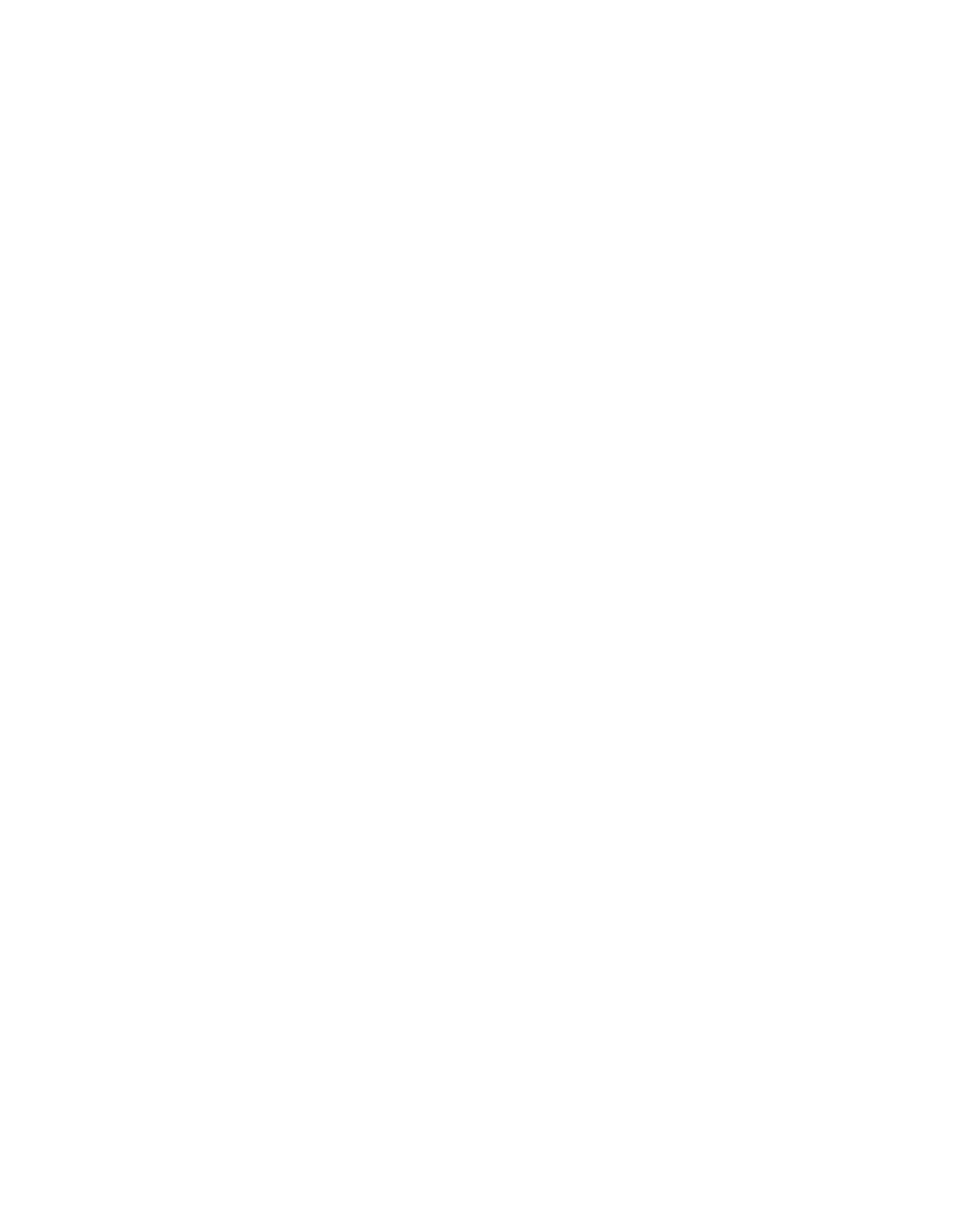

# *The City of Roeland Park, Kansas*

*4600 West Fifty-First Street Roeland Park, Kansas 66205 City Hall (913) 722-2600 – Fax (913) 722-3713*

FINAL BUDGET- ADOPTED AUGUST 14, 2010

The final budget included the following cuts in the general fund:

|                                                             | <b>Total Reductions</b> | <b>Balance</b> |
|-------------------------------------------------------------|-------------------------|----------------|
| <b>GF Reserve</b>                                           | \$ (99, 725)            | \$700,275      |
| EasyRide                                                    |                         | $0-$           |
|                                                             | (16,500)                |                |
| <b>Arts Commissioner</b>                                    | 0-                      | 1,200          |
| *Art in R Park                                              | (10, 500)               | 4,500          |
| NLC (and all affiliates)                                    | (1, 317)                | 15,683         |
| City Hall Janitorial (Public Works to Clean Building)       | (12,000)                | 1,000          |
| <b>City Treasurer</b>                                       | (1,200)                 | $0-$           |
| *Community Events                                           | (5,000)                 | 5,000          |
| <b>SIM Foundation</b>                                       | (5,000)                 | $0-$           |
| <b>Council Travel</b>                                       | (4,000)                 | 4,000          |
| <b>Council Meals</b>                                        | (2,000)                 | $0-$           |
| Newsletter                                                  | (2,000)                 | 6,000          |
| <b>Public Relations</b>                                     | (1,000)                 | 4,000          |
| *Fireworks (under Public Relations)                         | 0                       | 2,000          |
| Transfer to Bldg Equipment                                  | (30,000)                | $0-$           |
| Raises (1.5%)                                               | (30,000)                | $0-$           |
| Salary - PD                                                 | (37,000)                | $0-$           |
| <b>Reduce Computer Upgrades</b>                             | (5,000)                 | 5,000          |
| <b>Police Department Travel</b>                             | (7,000)                 | 6,000          |
| One Police Car                                              | (12,500)                | 12,500         |
| Reduction of Uniform purchases                              | (2,000)                 | 5,000          |
| <b>Reduction of Ammo</b>                                    | (2,000)                 | 2,000          |
| Community Police Program cut                                | (2,000)                 | 1,000          |
| Public Works Equipment                                      | (15,000)                | $0-$           |
| <b>Recreation Grant</b>                                     | (1,000)                 | $0-$           |
| Leaf Pickup Program (\$30,000)                              | 0-                      | 10,000         |
| <b>Community Garden</b>                                     | (5,000)                 | $0-$           |
| <b>Tree Trimming</b>                                        | (15,000)                | $0-$           |
| Salary 15% reduction - Governing Body, Judge and Prosecutor | (12, 240)               | 69,360         |
| <b>Total</b>                                                | $$$ (335,982)           | \$852,518      |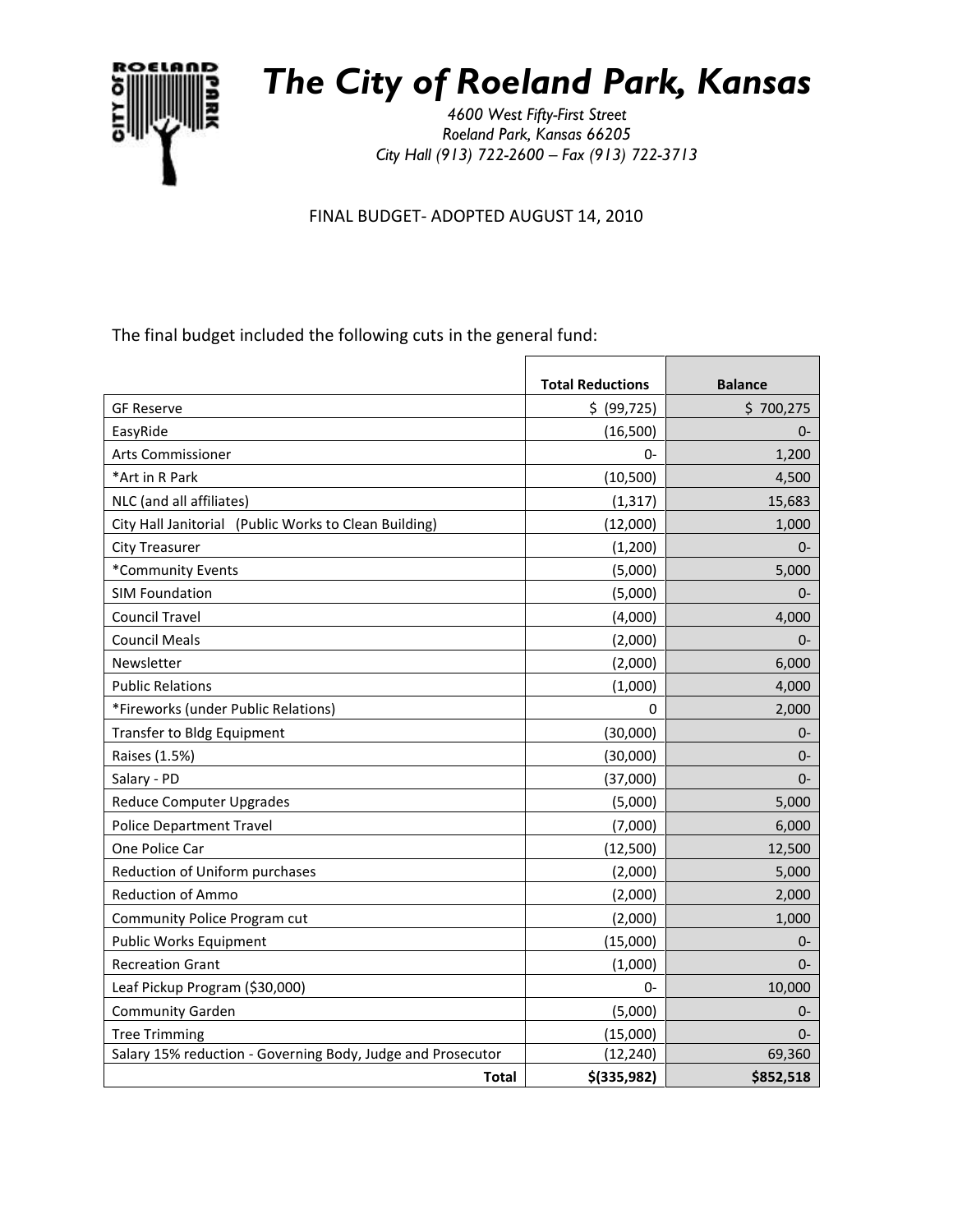2011 Budget Page 2

#### *\* Additional Revenues/Expenses*

Council will work on sponsorship/fund-raising to fund the following expenses. If funding is not raised the program will not be held.

| \$11,500<br><b>Fund Raising - Net Effect</b> |
|----------------------------------------------|
| \$5,000                                      |
| \$4,500                                      |
| \$2,000                                      |
|                                              |

#### *Street Maintenance Program*

Reduced \$400,000 in Bond & Interest Expenses by transferring the 2008 Bond Issue to Special Street Fund 27-A and removed \$400,000 from Special Street Fund 27-A for street maintenance from the 2011 Budget.

#### *Community Center Funding*

Expense reduced by \$26,000 and transferred to General Fund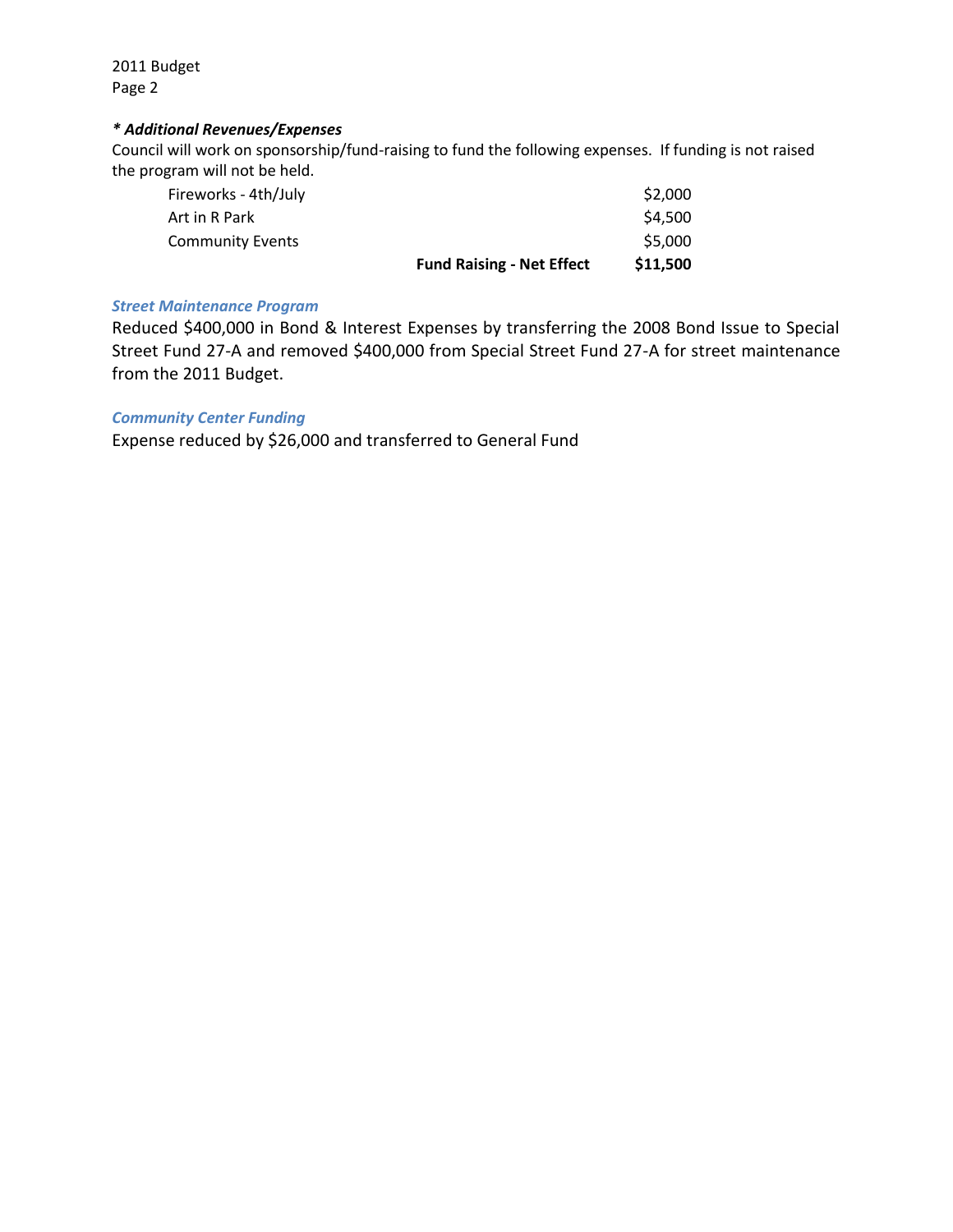# **AD VALOREM TAX SUMMARY**

| 2010 - Assessed Valuation<br>1 mil= $$$                | 65,890                                          | \$     | 65,889,739                 |
|--------------------------------------------------------|-------------------------------------------------|--------|----------------------------|
| <b>General Fund</b><br><b>Bond &amp; Interest Fund</b> |                                                 |        | \$<br>1,149,381<br>87,370  |
|                                                        |                                                 |        | 1,236,751                  |
| 2011 Proposed - Assessed Valuation                     |                                                 | \$     | 63,789,417                 |
|                                                        |                                                 |        | $-3.2%$                    |
| <b>General Fund</b>                                    |                                                 |        | \$<br>1,141,561<br>261,818 |
|                                                        |                                                 |        | \$<br>1,403,379            |
|                                                        | 1 mil=<br>\$<br><b>Bond &amp; Interest Fund</b> | 63,789 | \$                         |

# **mil Levy by Fund**

|       | Total Mil | General Fund | <b>Bond &amp; Interest Fund</b> |
|-------|-----------|--------------|---------------------------------|
| 2010  | 18.770    | 17 444       | 1.326                           |
| -2011 | 22,000    | 17.896       | 4.104                           |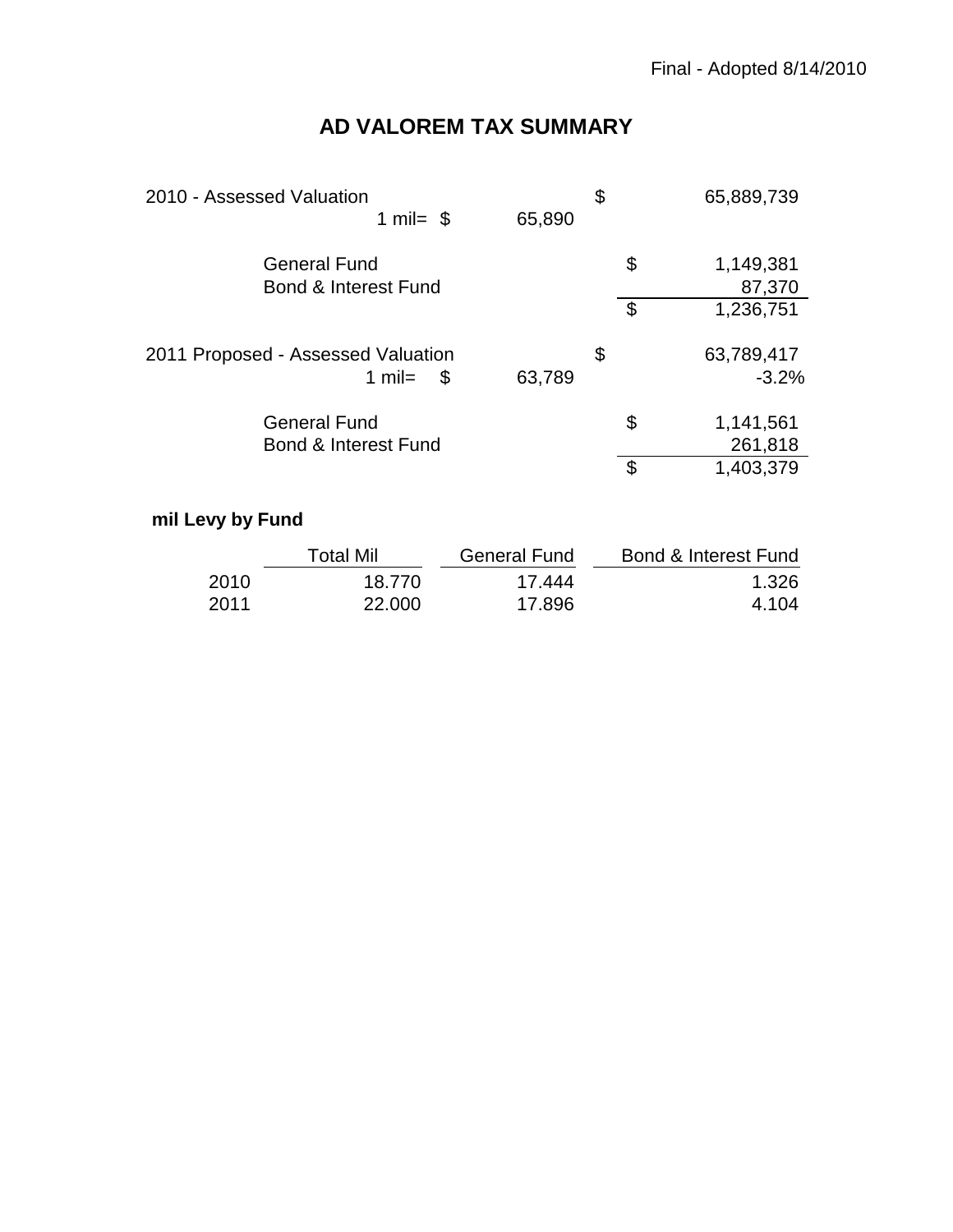# **2012- 2014 ESTIMATED AD VALOREM TAX SUMMARY**

| 2012 Proposed - Assessed Valuation<br>1 mil=           | \$<br>63,790 | \$                        | 63,789,994           |
|--------------------------------------------------------|--------------|---------------------------|----------------------|
| <b>General Fund</b><br><b>Bond &amp; Interest Fund</b> |              | \$                        | 1,194,598<br>424,280 |
|                                                        |              | $\boldsymbol{\mathsf{S}}$ | 1,618,878            |
| 2013 Proposed - Assessed Valuation<br>1 $mil =$        | \$<br>63,790 | \$                        | 63,789,994           |
| <b>General Fund</b><br><b>Bond &amp; Interest Fund</b> |              | \$                        | 1,202,211<br>424,280 |
|                                                        |              | $\boldsymbol{\mathsf{S}}$ | 1,626,491            |
| 2014 Proposed - Assessed Valuation<br>1 mil=           | \$<br>63,790 | \$                        | 63,789,994           |
| <b>General Fund</b><br><b>Bond &amp; Interest Fund</b> |              | \$                        | 1,202,211<br>424,280 |
|                                                        |              | \$                        | 1,626,491            |
| الممبرح برجا يوردها الثالثا                            |              |                           |                      |

### **Mil Levy by Fund**

|      | Total Mil | General Fund | Bond & Interest Fund |
|------|-----------|--------------|----------------------|
| 2012 | 24.947    | 18.296       | 6.651                |
| 2013 | 25.066    | 18.415       | 6.651                |
| 2014 | 25.066    | 18.415       | 6.651                |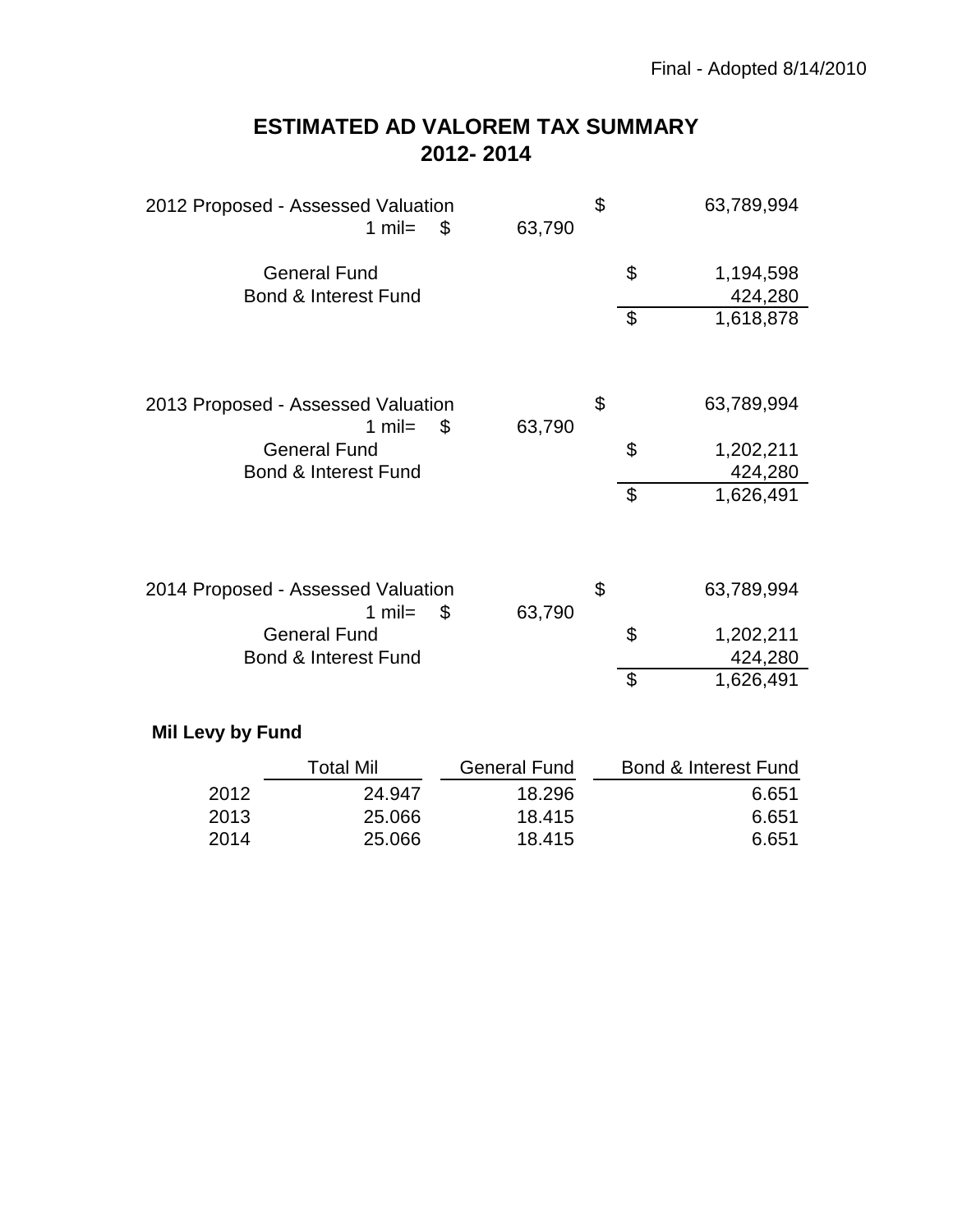# **2011 BUDGET CAPITAL OUTLAY SCHEDULE**

| <b>Equipment/Building Reserve</b><br><b>Police Department</b> |                                                          |        |          |
|---------------------------------------------------------------|----------------------------------------------------------|--------|----------|
|                                                               | Police Cars (2) 5/10                                     | 27,000 |          |
| <b>Public Works Department</b>                                |                                                          |        |          |
|                                                               | Street Sweeper (2010)                                    | 27,000 |          |
|                                                               | <b>Total Capital Outlay - Equipment/Building Reserve</b> |        | \$54,000 |
| <b>General Fund</b><br><b>Police Department</b>               |                                                          |        |          |
|                                                               | Police Cars (2) 5/11                                     | 12,150 |          |
| <b>Public Works Department</b>                                |                                                          |        |          |
|                                                               | <b>Undesignated Equipment</b>                            | 0      |          |
|                                                               | <b>Total Capital Outlay - General Fund</b>               |        | \$12,150 |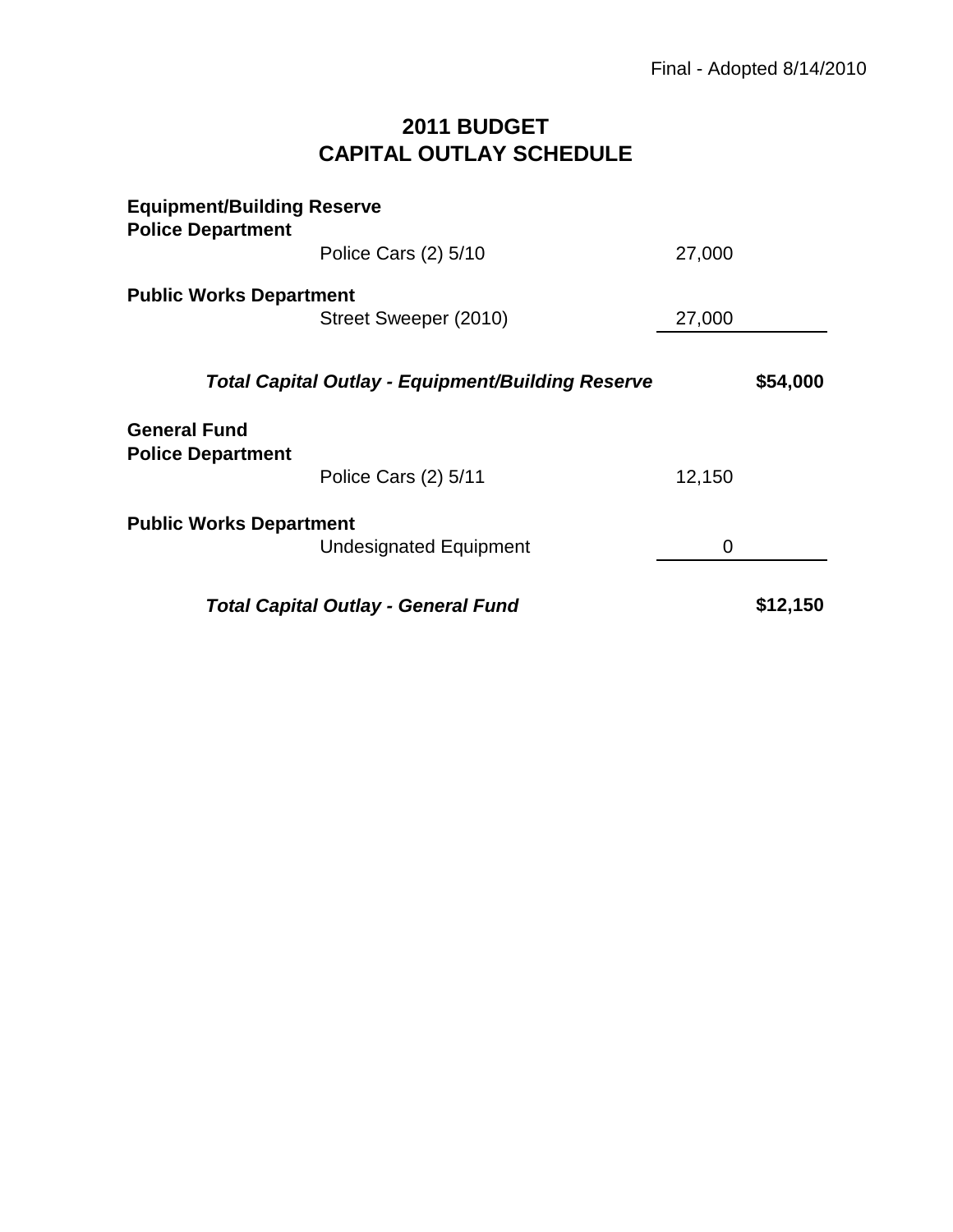# **General Fund Summary**

**GENERAL FUND REVENUE**

|                      | 2009<br>Actual | 2010<br><b>Budget</b> | 2010<br><b>Projected</b> | 2011<br><b>Proposed</b> |
|----------------------|----------------|-----------------------|--------------------------|-------------------------|
| ADMINISTRATIVE       | 4,837,317      | 3,828,809             | 4,492,732                | 4,574,816               |
| <b>COURT</b>         | 338,502        | 345,000               | 350,000                  | 350,000                 |
| <b>Total REVENUE</b> | \$5,175,819    | \$4,173,809           | \$4,842,732              | \$4,924,816             |

#### **GENERAL FUND EXPENDITURE**

|                                | 2009<br><b>Actual</b> | 2010<br><b>Budget</b> | 2010<br>Projected | 2011<br><b>Proposed</b> |
|--------------------------------|-----------------------|-----------------------|-------------------|-------------------------|
| ADMINISTRATIVE                 | 1,738,692             | 2,726,691             | 1,749,455         | 2,531,664               |
| POLICE DEPARTMENT              | 1,194,271             | 1,129,740             | 1,089,100         | 1,084,100               |
| COURT                          | 138,535               | 137,600               | 128,400           | 129,240                 |
| CODE ENFORCEMENT               | 90,693                | 109,675               | 101,100           | 113,300                 |
| PUBLIC WORKS                   | 414,674               | 301,346               | 287,600           | 326,097                 |
| EMPLOYEE BENEFIT               | 748,170               | 784,265               | 707,065           | 740,415                 |
| ROELAND PARK ELEMENTARY SCHOOL | 87,514                | 0                     | 46,862            | 0                       |
| <b>Total EXPENDITURE</b>       | \$4,412,549           | \$5,189,317           | \$4,109,582       | \$4,924,816             |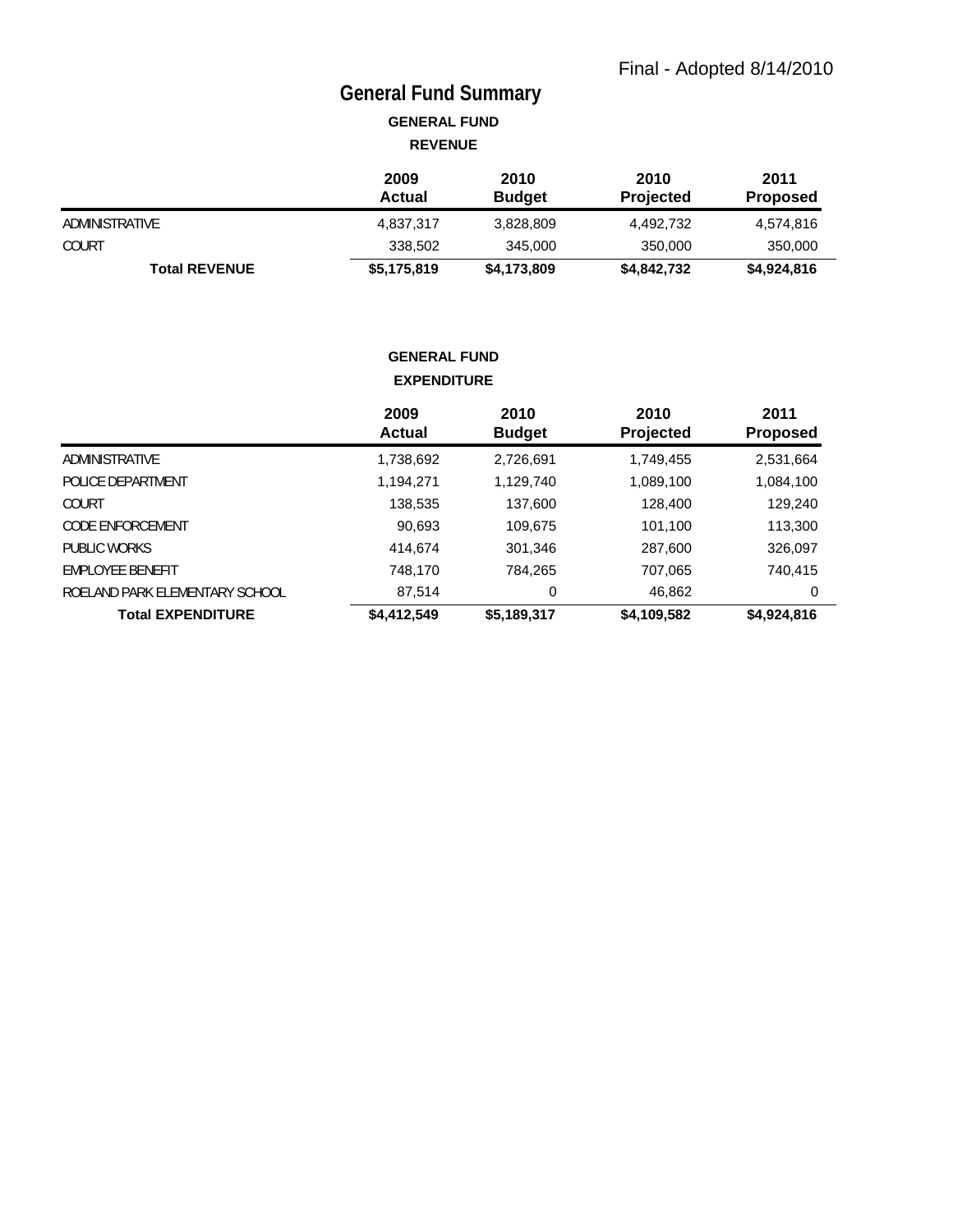# **ADMINISTRATIVE** 001.001.001. **GENERAL FUND**

|                      | <b>REVENUE</b>                        | 2009        | 2010          | 2010        | 2011        |
|----------------------|---------------------------------------|-------------|---------------|-------------|-------------|
| Account#             | Description                           | Actual      | <b>Budget</b> | Projected   | Proposed    |
| 001.000              | <b>CASH FORWARD</b>                   | 1,155,689   | $\mathbf 0$   | 738,827     | 733,150     |
| 410.001              | RECREATIONAL VEHICLE TAX              | 444         | 350           | 350         | 621         |
| 410.002              | CITY/COUNTY ALCOHOL DISTRIB.          | 300         | 0             | 310         | 300         |
| 410.003              | <b>HEAVY TRUCKS TAX</b>               | 480         | 450           | 450         | 348         |
| 410.101              | AD VALOREM TAX                        | 972,486     | 1,148,757     | 1,080,000   | 1,141,561   |
| 410.102              | <b>M&amp;E SLIDER</b>                 | 3,338       | 0             | 0           | 0           |
| 410.103              | <b>TELECOM SLIDER</b>                 | 932         | 0             | 0           | 0           |
| 410.300              | MOTOR VEHICLE TAX                     | 118,998     | 119,480       | 120,000     | 120,439     |
| 410.400              | PERSONAL PROPERTY TAX-DELIQUEN        | 759         | 1,000         | 800         | 2,000       |
| 410.600              | REAL PROPERTY TAX - DELINQUENT        | 12,326      | 12,000        | 20,000      | 14,000      |
| 412.200              | CITY/COUNTY SALES & USE TAX           | 498,368     | 500,000       | 500,000     | 500,000     |
| 412.201              | <b>COUNTY JAIL TAX</b>                | 124,833     | 122,000       | 122,000     | 122,000     |
| 412.202              | <b>SCHOOL SALES TAX</b>               | 124,833     | 122,000       | 122,000     | 122,000     |
| 413.100              | STREET CUTTING PERMIT                 | 500         | 800           | 1,000       | 1,000       |
| 413.200              | <b>BUILDING PERMIT</b>                | 41,634      | 25,000        | 25,000      | 30,000      |
| 413.300              | <b>ELECTRICAL PERMIT</b>              | 2,441       | 2,500         | 2,500       | 3,000       |
| 413.400              | <b>MECHANICAL PERMIT</b>              | 3,606       | 2,500         | 2,500       | 3,500       |
| 413.500              | PLUMBING PERMIT                       | 5,862       | 2,500         | 2,500       | 5,000       |
| 413.700              | <b>GARAGE SALE PERMIT</b>             | 895         | 1,000         | 1,000       | 1,000       |
| 413.800              | <b>SIGN PERMIT</b>                    | 610         | 1,000         | 1,000       | 1,000       |
| 413.910              | CEREAL MALT BEVERAGE LICENSE          | 425         | 450           | 450         | 450         |
| 415.100              | <b>ANIMAL LICENSES</b>                | 9,991       | 12,000        | 12,000      | 12,000      |
| 415.200              | HOME OCCUPATIONAL LICENSES            | 1,530       | 2,000         | 2,000       | 2,000       |
| 415.300              | RENTAL LICENSES                       | 32,133      | 30,000        | 30,000      | 35,000      |
| 415.400              | <b>BUSINESS OCCUPATIONAL LICENSES</b> | 31,850      | 40,000        | 40,000      | 40,000      |
| 415.500              | APT TOWER LEASE PAYMENT               | 16,905      | 17,000        | 17,000      | 17,000      |
| 415.501              | <b>VOICESTREAM WIRELESS PAYMENT</b>   | 16,905      | 17,000        | 17,000      | 17,000      |
| 417.100              | <b>FRANCHISE TAX - ELECTRIC</b>       | 218,495     | 185,000       | 205,000     | 220,000     |
| 417.200              | <b>FRANCHISE TAX - GAS</b>            | 147,042     | 180,000       | 180,000     | 180,000     |
| 417.300              | FRANCHISE TAX - TELEPHONE             | 23,687      | 25,000        | 21,000      | 20,000      |
| 417.400              | FRANCHISE TAX - TELECABLE             | 83,871      | 85,000        | 80,000      | 85,000      |
| 417.500              | <b>FRANCHISE TAX - VIDEO</b>          | 12,549      | 5,000         | 15,000      | 18,000      |
| 430.000              | <b>INTEREST ON INVESTMENT</b>         | 11,142      | 5,000         | 4,000       | 4,000       |
| 431.000              | SPECIAL ASSESSMENTS                   | 10,060      | 7,000         | 7,000       | 7,000       |
| 432.000              | PLANS & SPEC'S                        | 1,550       | 1,500         | 1,500       | 2,000       |
| 434.000              | <b>POLICE REPORTS</b>                 | 1,729       | 1,500         | 1,500       | 2,000       |
| 438.000              | <b>MISCELLANEOUS</b>                  | 11,615      | 7,000         | 7,000       | 10,000      |
| 439.003              | <b>BULLETPROOF VEST GRANT</b>         | 1,233       | 0             | 0           | 0           |
| 440.000              | TRANSFER OF FUNDS                     | 9,347       | 0             | 0           | 0           |
| 440.001              | TRANSFER FROM 27B FUND                | 535,083     | 550,000       | 525,000     | 495,000     |
| 440.002              | TRANSFER FROM 27C FUND                | 105,583     | 115,000       | 115,000     | 102,000     |
| 447.000              | COMMUNITY EVENTS SPONSORSHIP          | 0           | 0             | 0           | 5,000       |
| 447.001              | <b>FIREWORKS SPONSORSHIP</b>          | 0           | 0             | 0           | 2,000       |
| 447.002              | ART IN R PARK SPONSORSHIP             | 0           | 0             | 0           | 4,500       |
| 447.003              | 3RD FLOOR LEASE REVENUES              | 62,026      | 60,000        | 62,000      | 62,000      |
| 450.002              | PROCEEDS FROM CAPITAL LEASE           | 44,310      | 0             | 0           | 0           |
| 450.006              | SOLID WASTE CONTRACT                  | 349,747     | 391,977       | 380,000     | 401,000     |
| 450.007              | RPPOA CONTRACT                        | 29,175      | 30,045        | 30,045      | 30,947      |
| <b>Total REVENUE</b> |                                       | \$4,837,317 | \$3,828,809   | \$4,492,732 | \$4,574,816 |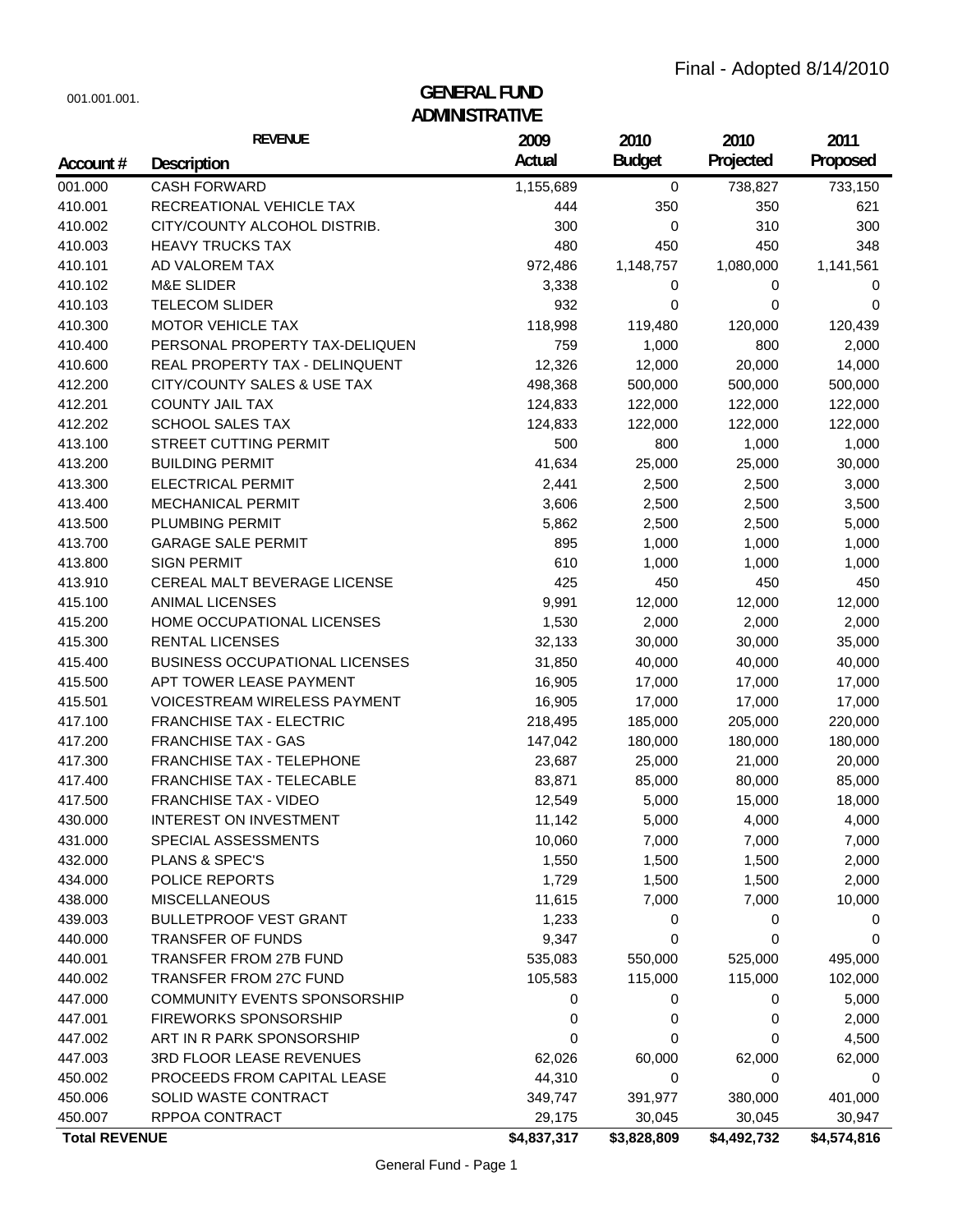| Final - Adopted 8/14/2010 |                                                             |                |               |           |          |
|---------------------------|-------------------------------------------------------------|----------------|---------------|-----------|----------|
|                           | <b>EXPENDITURE</b>                                          | 2009           | 2010          | 2010      | 2011     |
| Account#                  | Description                                                 | Actual         | <b>Budget</b> | Projected | Proposed |
| 500.101                   | <b>SALARIES - REGULAR</b>                                   | 229,306        | 230,500       | 225,000   | 228,360  |
| 500.102                   | SALARIES - OVERTIME                                         | 560            | 4,000         | 2,000     | 3,000    |
| 500.103                   | SALARIES - ELECTED OFFICIALS                                | 52,320         | 55,200        | 55,200    | 46,920   |
| 500.107                   | <b>SALARIES - INTERN</b>                                    | 4,307          | 5,000         | 2,680     | 5,000    |
| 500.121                   | FRANCHISE EXPS-ST LITE&TRF SIG                              | 279,659        | 245,000       | 260,000   | 270,000  |
| 500.201                   | ELECT, GAS, SEWER & WATER                                   | 16,503         | 14,000        | 15,000    | 15,000   |
| 500.202                   | <b>TELEPHONE</b>                                            | 5,874          | 6,500         | 5,800     | 6,000    |
| 500.203                   | PRINTING & ADVERTISING                                      | 941            | 1,500         | 1,000     | 1,000    |
| 500.204                   | <b>LEGAL PRINTING</b>                                       | 3,661          | 12,000        | 4,000     | 4,000    |
| 500.205                   | POSTAGE & MAILING PERMITS                                   | 7,413          | 11,000        | 9,000     | 9,000    |
| 500.206                   | TRAVEL EXPENSE & TRAINING                                   | 3,799          | 8,000         | 8,000     | 8,000    |
| 500.207                   | MEDICAL EXPENSE & DRUG TESTING                              | 36             | 100           | 100       | 100      |
| 500.208                   | <b>NEWLETTER</b>                                            | 5,865          | 10,000        | 8,000     | 6,000    |
| 500.210                   | MAINTENACE AND REPAIR BUILDING                              | 15,215         | 5,000         | 8,000     | 5,000    |
| 500.211                   | MAINTENACE & REPAIR EQUIPMENT                               | 7,759          | 6,000         | 6,000     | 6,000    |
| 500.212                   | HOME REPAIR & UTILITY ASST.                                 | 16,000         | 35,000        | 30,000    | 30,000   |
| 500.213                   | <b>AUDIT FEE'S</b>                                          | 32,000         | 34,000        | 36,500    | 35,000   |
| 500.214                   | OTHER CONTRACTUAL SERVICES                                  | 23,868         | 20,000        | 20,000    | 8,000    |
| 500.215                   | <b>CITY ATTORNEY</b>                                        | 66,781         | 45,000        | 50,000    | 50,000   |
| 500.216                   | SPECIAL PROSECUTOR FEES                                     | 2,369          | 3,000         | 2,000     | 2,500    |
| 500.222                   | <b>CITY TREASURER</b>                                       | 0              | 2,000         | 0         | 0        |
|                           |                                                             | 6,900          | 8,000         | 8,000     |          |
| 500.223<br>500.229        | TRAVEL & TRAINING - ELECTED OFFICI<br><b>WORKSHOP MEALS</b> |                |               |           | 4,000    |
| 500.230                   | <b>ART COMMISSIONER</b>                                     | 1,371<br>1,200 | 0             | 2,000     | 0        |
|                           |                                                             |                | 1,200         | 1,200     | 1,200    |
| 500.240                   | <b>EQUIPMENT RENTAL</b>                                     | 1,080          | 1,000         | 1,000     | 1,000    |
| 500.260                   | <b>VEHICLE MAINTENACE</b>                                   | 1,999          | 1,000         | 2,000     | 2,000    |
| 500.272<br>500.301        | SOLID WASTE CONTRACT                                        | 344,010        | 402,028       | 402,000   | 416,703  |
|                           | OFFICE SUPPLIES                                             | 9,193          | 9,000         | 8,000     | 8,000    |
| 500.302                   | <b>MOTOR FUELS &amp; LUBRICANTS</b>                         | 1,389          | 2,000         | 1,700     | 1,500    |
| 500.304                   | <b>JANITORIAL SUPPLIES</b>                                  | 2,243          | 2,600         | 2,800     | 2,400    |
| 500.306                   | <b>MATERIALS</b>                                            | 99             | 0             | 0         | 0        |
| 500.308                   | <b>CLOTHING &amp; UNIFORMS</b>                              | 387            | 750           | 700       | 700      |
| 500.314                   | PHOTO SUPPLIES & PROCESSING                                 | 0              | 300           | 300       | 300      |
| 500.401                   | <b>INSURANCE &amp; SURETY BONDS</b>                         | 44,829         | 55,000        | 49,000    | 50,000   |
| 500.402                   | <b>MAYOR EXPENSES</b>                                       | 510            | 1,000         | 1,000     | 1,000    |
| 500.405                   | DUES, SUBSCRIPTIONS, & BOOKS                                | 15,808         | 17,000        | 17,000    | 15,500   |
| 500.406                   | ELECTIONS - CITY                                            | 11,431         | 0             | 0         | 0        |
| 500.407                   | PUBLIC RELATIONS                                            | 3,727          | 5,000         | 4,000     | 2,000    |
| 500.408                   | MISC. CHARGES                                               | 11,590         | 7,000         | 7,000     | 5,000    |
| 500.417                   | <b>CITY HALL STUDY</b>                                      | 18,586         | 0             | 0         | 0        |
| 500.420                   | SHAWNEE INDIAN MISSION FOUND                                | 5,000          | 5,000         | 5,000     | 0        |
| 500.427                   | PROPERTY TAX PAYMENTS                                       | 1,685          | 1,800         | 1,800     | 1,800    |
| 500.510                   | <b>COMMUNITY EVENTS</b>                                     | 3,935          | 5,000         | 5,000     | 5,000    |
| 500.511                   | <b>FIREWORKS</b>                                            | 0              | 0             | 0         | 2,000    |
| 500.512                   | <b>EASYRIDE</b>                                             | 16,500         | 16,500        | 9,200     | 0        |
| 500.514                   | ART IN R PARK                                               | 18,461         | 15,000        | 15,000    | 4,500    |
| 500.524                   | RPPOA COMMON AREA EXPENSES                                  | 30,075         | 30,975        | 30,975    | 31,904   |
| 500.600                   | LEASE/PURCHASE-POOL                                         | 137,237        | 146,091       | 190,000   | 185,000  |
| 500.605                   | LEASE/PURCHASE POOL INTEREST                                | 89,695         | 83,246        | 41,500    | 46,000   |
| 500.701                   | REDEVELOPMENT/DESIGN GUIDELINES                             | 11,950         | 0             | 0         | 0        |
| 500.751                   | TRANSFER TO TIF FUND                                        | 0              | 140,000       | 0         | 130,000  |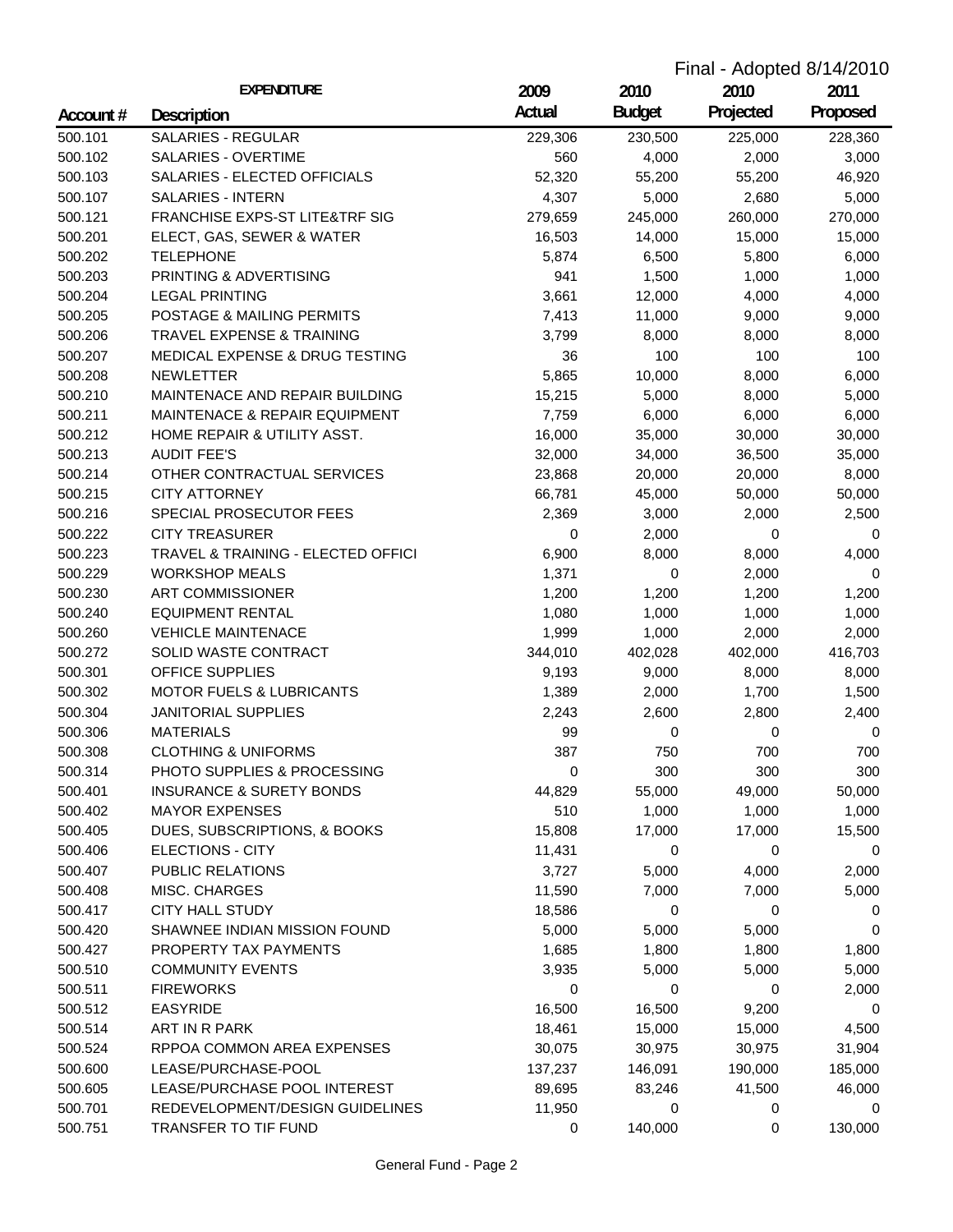|                          |                                |             |             | Final - Adopted 8/14/2010 |             |
|--------------------------|--------------------------------|-------------|-------------|---------------------------|-------------|
| 500.753                  | PARK IMROVEMENTS/STUDIES       | 0           | 12.000      |                           | 0           |
| 500.756                  | <b>GENERAL RESERVE</b>         | 0           | 800.401     |                           | 700.277     |
| 500.758                  | POOL OPERATIONS                | 152.603     | 180,000     | 170.000                   | 170,000     |
| 500.809                  | TRANSFER TO EQUIP.RESERVE FND. | 20,000      | 20,000      | 20,000                    | 0           |
| 500.813                  | <b>COMPUTER SYSTEM R&amp;M</b> | 607         | 5.000       | 5.000                     | 5.000       |
| 500.814                  | <b>COMPUTER SOFTWARE</b>       | 356         | 0           | 0                         | $\Omega$    |
| <b>Total EXPENDITURE</b> |                                | \$1,738,692 | \$2.726.691 | \$1,749,455               | \$2,531,664 |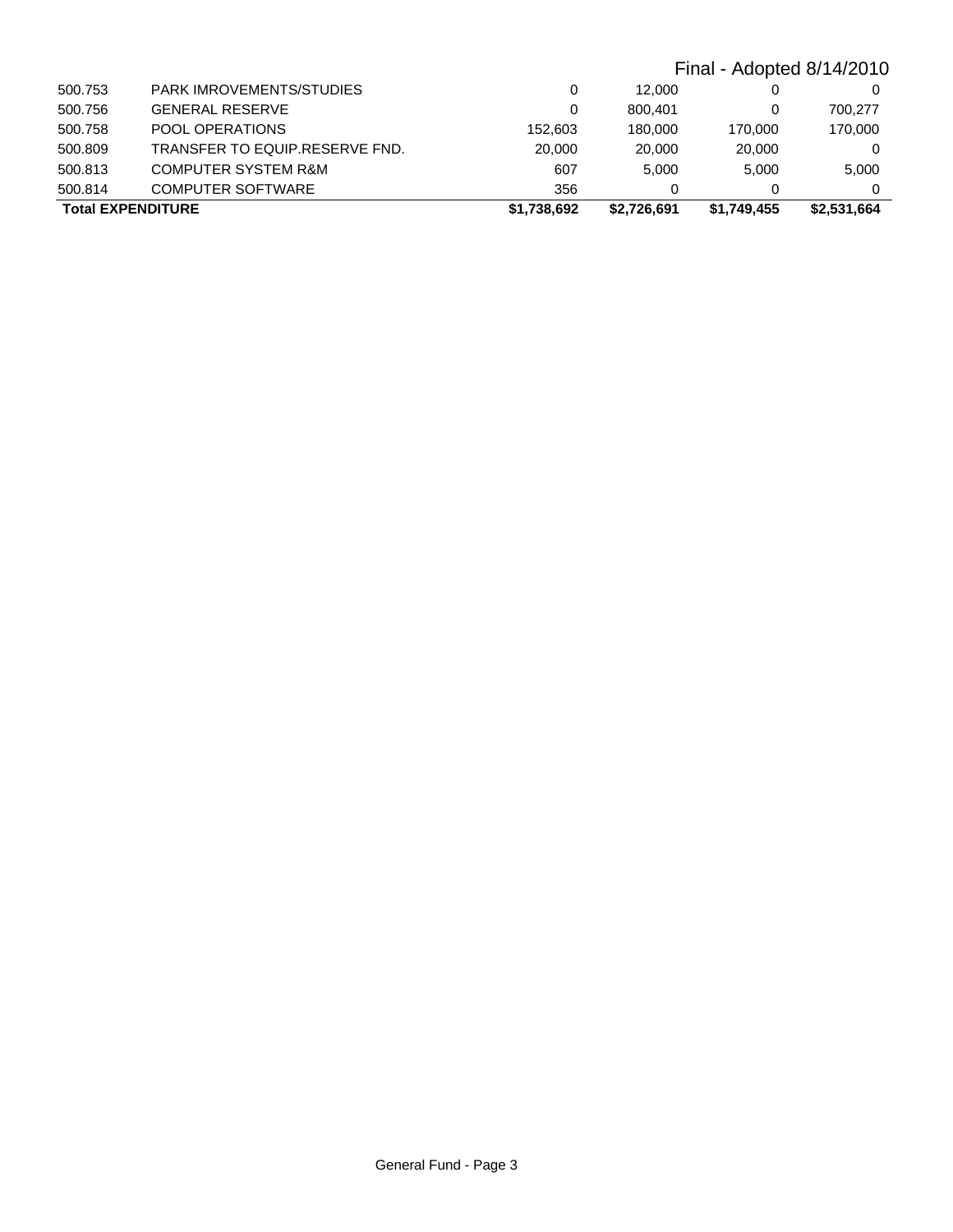| 001.002.001. |  |
|--------------|--|
|              |  |

# **POLICE DEPARTMENT GENERAL FUND**

|                          | <b>EXPENDITURE</b>                        | 2009        | 2010          | 2010        | 2011        |
|--------------------------|-------------------------------------------|-------------|---------------|-------------|-------------|
| Account#                 | <b>Description</b>                        | Actual      | <b>Budget</b> | Projected   | Proposed    |
| 500.101                  | <b>SALARIES - REGULAR</b>                 | 772,786     | 848,640       | 825,000     | 813,000     |
| 500.102                  | SALARIES - OVERTIME                       | 85,056      | 60,000        | 60,000      | 60,000      |
| 500.104                  | SALARIES - PART-TIME                      | 13,396      | 20,000        | 17,000      | 18,000      |
| 500.201                  | ELECT, GAS, SEWER & WATER                 | 19,832      | 14,000        | 16,000      | 17,000      |
| 500.202                  | <b>TELEPHONE</b>                          | 9,022       | 10,000        | 9,000       | 9,500       |
| 500.203                  | PRINTING & ADVERTISING                    | 1,444       | 2,000         | 2,000       | 2,000       |
| 500.205                  | POSTAGE & MAILING PERMITS                 | 1,730       | 1,500         | 1,400       | 1,500       |
| 500.206                  | <b>TRAVEL EXPENSE &amp; TRAINING</b>      | 8,813       | 14,000        | 12,500      | 6,000       |
| 500.207                  | <b>MEDICAL EXPENSE &amp; DRUG TESTING</b> | 1,037       | 1,200         | 1,000       | 1,000       |
| 500.210                  | MAINTENACE AND REPAIR BUILDING            | 199         | 500           | 400         | 500         |
| 500.211                  | <b>MAINTENACE &amp; REPAIR EQUIPMENT</b>  | 13,196      | 8,000         | 7,000       | 7,000       |
| 500.214                  | OTHER CONTRACTUAL SERVICES                | 12,015      | 12,000        | 12,000      | 12,000      |
| 500.224                  | <b>LAUNDRY SERVICE</b>                    | 1,929       | 2,000         | 2,000       | 2,000       |
| 500.238                  | ANIMAL CONTROL                            | 51,507      | 54,000        | 54,200      | 57,000      |
| 500.240                  | <b>EQUIPMENT RENTAL</b>                   | 432         | 200           | 400         | 400         |
| 500.260                  | <b>VEHICLE MAINTENACE</b>                 | 19,507      | 15,000        | 15,000      | 15,000      |
| 500.301                  | OFFICE SUPPLIES                           | 3,379       | 3,000         | 3,000       | 3,000       |
| 500.302                  | <b>MOTOR FUELS &amp; LUBRICANTS</b>       | 24,722      | 28,000        | 22,000      | 24,000      |
| 500.306                  | <b>MATERIALS</b>                          | 2,473       | 2,500         | 2,000       | 2,000       |
| 500.307                  | OTHER COMMODITIES                         | 3,341       | 2,000         | 2,000       | 2,000       |
| 500.308                  | <b>CLOTHING &amp; UNIFORMS</b>            | 4,327       | 8,000         | 6,000       | 5,000       |
| 500.309                  | <b>AMUNITION</b>                          | 355         | 4,000         | 3,000       | 2,000       |
| 500.310                  | <b>TRAINING SUPPLIES</b>                  | 1,662       | 1,500         | 1,500       | 1,500       |
| 500.401                  | <b>INSURANCE &amp; SURETY BONDS</b>       | 50          | 200           | 200         | 200         |
| 500.405                  | DUES, SUBSCRIPTIONS, & BOOKS              | 3,110       | 2,500         | 3,000       | 2,000       |
| 500.408                  | MISC. CHARGES                             | 1,726       | 2,000         | 1,500       | 2,000       |
| 500.452                  | <b>COMMUNITY POLICING</b>                 | 2,569       | 3,000         | 2,000       | 1,000       |
| 500.503                  | <b>OFFICE EQUIPMENT</b>                   | 50          | 0             | 0           | 0           |
| 500.505                  | OTHER CAPITAL OUTLAY                      | 44,310      | 0             | 0           | 0           |
| 500.613                  | LEASE PAYMENTS-POLICE CARS.               | 36,747      | 0             | $\Omega$    | 12,500      |
| 500.814                  | <b>COMPUTER SOFTWARE</b>                  | 3,549       | 10,000        | 8,000       | 5,000       |
| 500.825                  | TRANSFER TO EQUIP RESERV FUND             | 50,000      | 0             | 0           | 0           |
| <b>Total EXPENDITURE</b> |                                           | \$1,194,271 | \$1,129,740   | \$1,089,100 | \$1,084,100 |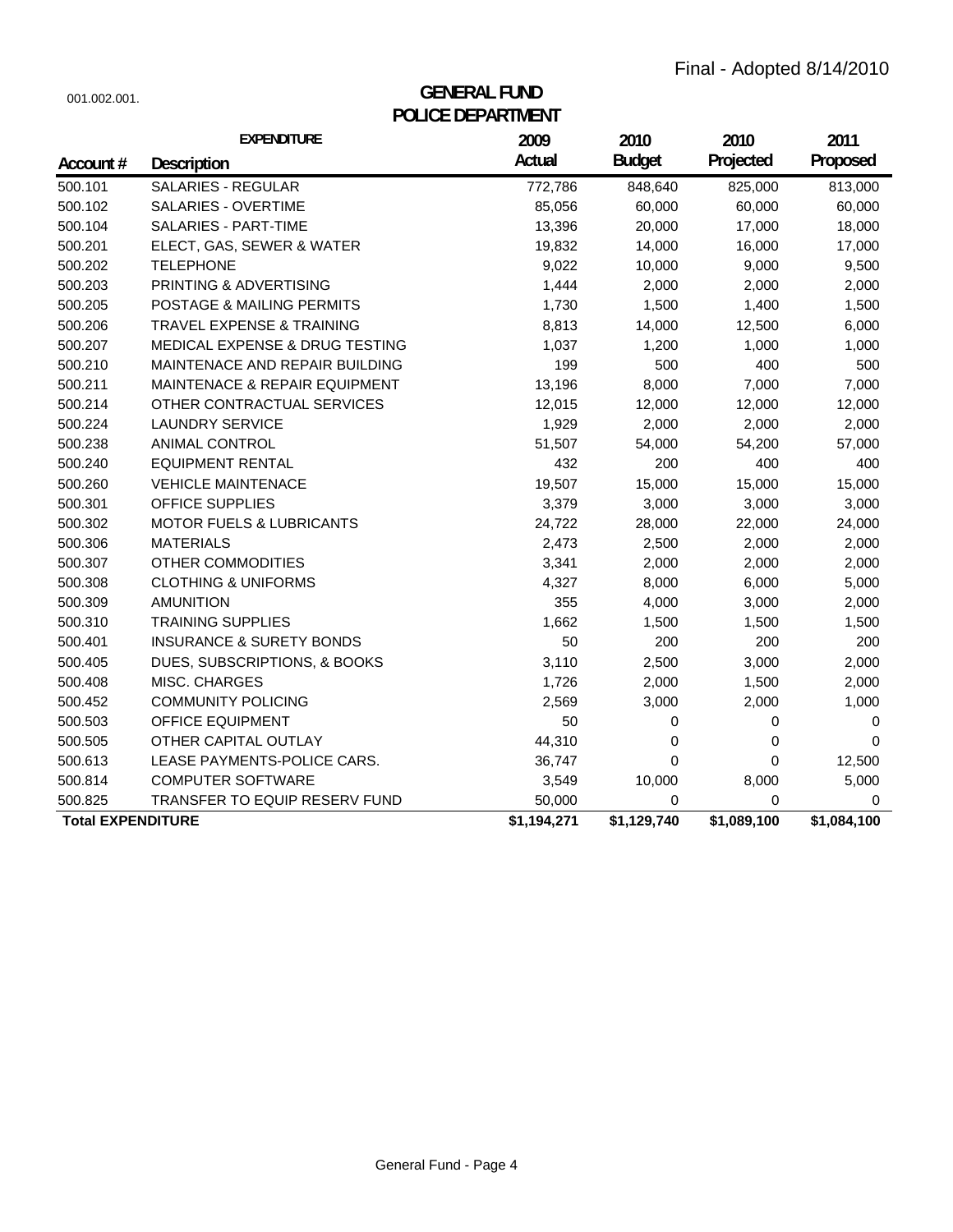| 001.003.001.             |                                          | <b>GENERAL FUND</b> |               |           |           |
|--------------------------|------------------------------------------|---------------------|---------------|-----------|-----------|
|                          |                                          | <b>COURT</b>        |               |           |           |
|                          | <b>REVENUE</b>                           | 2009                | 2010          | 2010      | 2011      |
| Account #                | Description                              | Actual              | <b>Budget</b> | Projected | Proposed  |
| 420.100                  | <b>FINE</b>                              | 338,502             | 345,000       | 350,000   | 350,000   |
| <b>Total REVENUE</b>     |                                          | \$338,502           | \$345,000     | \$350,000 | \$350,000 |
|                          | <b>EXPENDITURE</b>                       | 2009                | 2010          | 2010      | 2011      |
| Account#                 | <b>Description</b>                       | Actual              | <b>Budget</b> | Projected | Proposed  |
| 500.101                  | <b>SALARIES - REGULAR</b>                | 37,246              | 37,400        | 38,500    | 39,000    |
| 500.102                  | <b>SALARIES - OVERTIME</b>               | 982                 | 2,000         | 1,400     | 1,600     |
| 500.103                  | SALARIES - APPOINTED OFFICIALS           | 14,200              | 14,400        | 14,400    | 12,240    |
| 500.203                  | PRINTING & ADVERTISING                   | 227                 | 500           | 400       | 400       |
| 500.205                  | <b>POSTAGE &amp; MAILING PERMITS</b>     | 890                 | 1,000         | 1,000     | 1,000     |
| 500.206                  | <b>TRAVEL EXPENSE &amp; TRAINING</b>     | 60                  | 500           | 500       | 500       |
| 500.209                  | <b>PROFESSIONAL SERVICES</b>             | 16,835              | 22,000        | 19,000    | 17,200    |
| 500.211                  | <b>MAINTENACE &amp; REPAIR EQUIPMENT</b> | 0                   | 200           | 200       | 200       |
| 500.214                  | OTHER CONTRACTUAL SERVICES               | 0                   | 1.000         | 800       | 800       |
| 500.227                  | <b>PRISONER CARE</b>                     | 4,655               | 9,000         | 7,500     | 7,500     |
| 500.228                  | <b>FEES DUE TO STATE</b>                 | 42,495              | 30,000        | 30,000    | 30,000    |
| 500.301                  | <b>OFFICE SUPPLIES</b>                   | 954                 | 1,500         | 1,000     | 1,000     |
| 500.405                  | DUES, SUBSCRIPTIONS, & BOOKS             | 175                 | 600           | 400       | 400       |
| 500.408                  | <b>MISC. CHARGES</b>                     | 0                   | 500           | 300       | 400       |
| 500.814                  | <b>COMPUTER SOFTWARE</b>                 | 4,135               | 7,000         | 5,000     | 7,000     |
| 500.816                  | SPECIAL LAW ENFORCEMENT EXPS.            | 15,681              | 10,000        | 8,000     | 10,000    |
| <b>Total EXPENDITURE</b> |                                          | \$138,535           | \$137,600     | \$128,400 | \$129,240 |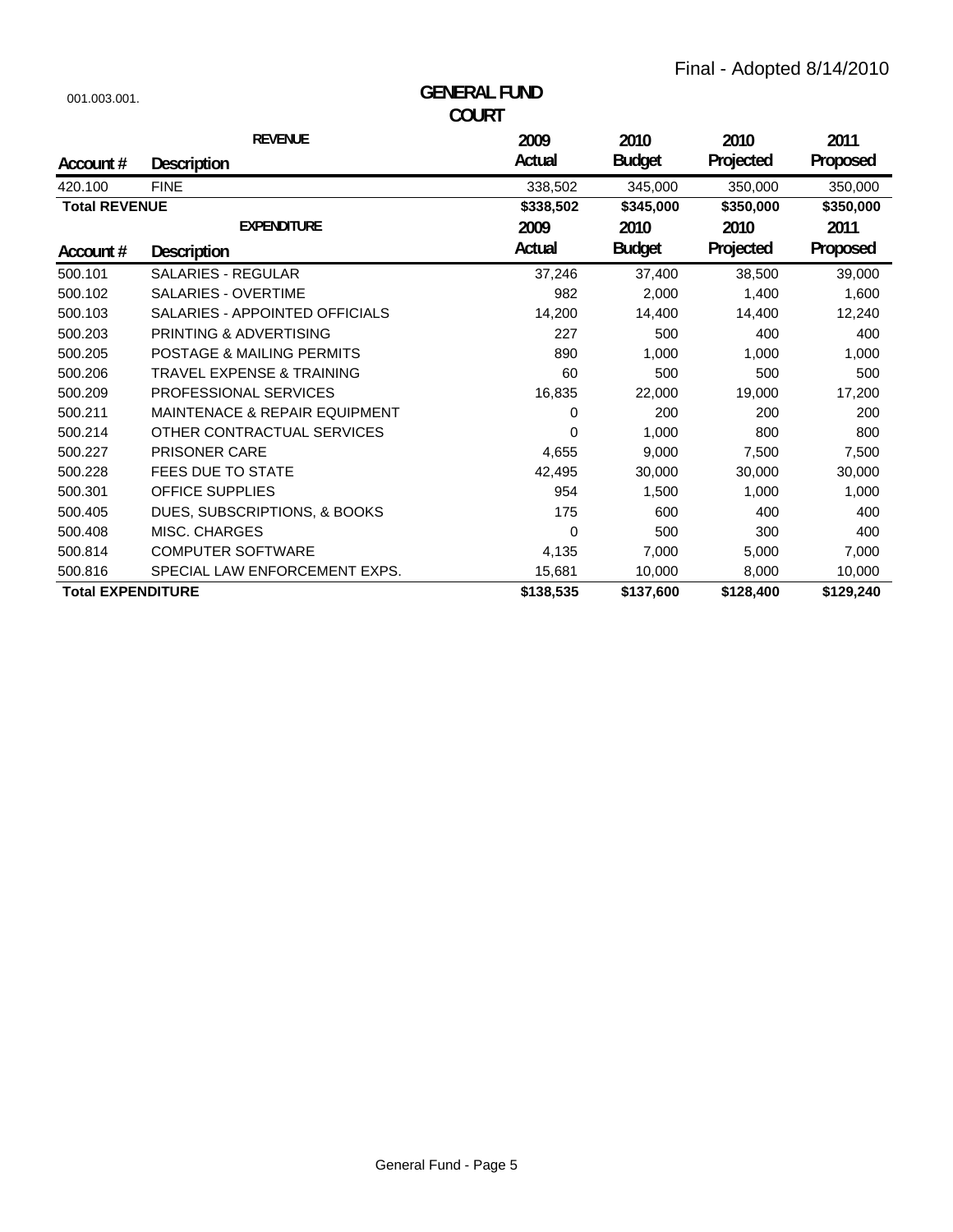| 001.004.001.             | <b>GENERAL FUND</b><br><b>CODE ENFORCEMENT</b> |          |               |           |           |  |
|--------------------------|------------------------------------------------|----------|---------------|-----------|-----------|--|
|                          | <b>EXPENDITURE</b>                             | 2009     | 2010          | 2010      | 2011      |  |
| Account #                | <b>Description</b>                             | Actual   | <b>Budget</b> | Projected | Proposed  |  |
| 500.101                  | <b>SALARIES - REGULAR</b>                      | 83,036   | 96.975        | 88,000    | 101,000   |  |
| 500.102                  | <b>SALARIES - OVERTIME</b>                     | 964      | 3,000         | 4,000     | 4,000     |  |
| 500.203                  | PRINTING & ADVERTISING                         | 60       | 200           | 200       | 200       |  |
| 500.205                  | POSTAGE & MAILING PERMITS                      | 821      | 1,000         | 1,000     | 1,000     |  |
| 500.206                  | TRAVEL EXPENSE & TRAINING                      | 2,993    | 4,400         | 4,000     | 4,000     |  |
| 500.260                  | <b>VEHICLE MAINTENACE</b>                      | 1,302    | 1,000         | 1,200     | 1,000     |  |
| 500.301                  | <b>OFFICE SUPPLIES</b>                         | 0        | 100           | 100       | 100       |  |
| 500.302                  | <b>MOTOR FUELS &amp; LUBRICANTS</b>            | 1,067    | 2,000         | 1,800     | 1,200     |  |
| 500.307                  | OTHER COMMODITIES                              | 100      | 100           | 100       | 100       |  |
| 500.314                  | <b>PHOTO SUPPLIES &amp; PROCESSING</b>         | 0        | 100           | 100       | 100       |  |
| 500.405                  | DUES, SUBSCRIPTIONS, & BOOKS                   | 350      | 800           | 600       | 600       |  |
| <b>Total EXPENDITURE</b> |                                                | \$90,693 | \$109,675     | \$101,100 | \$113,300 |  |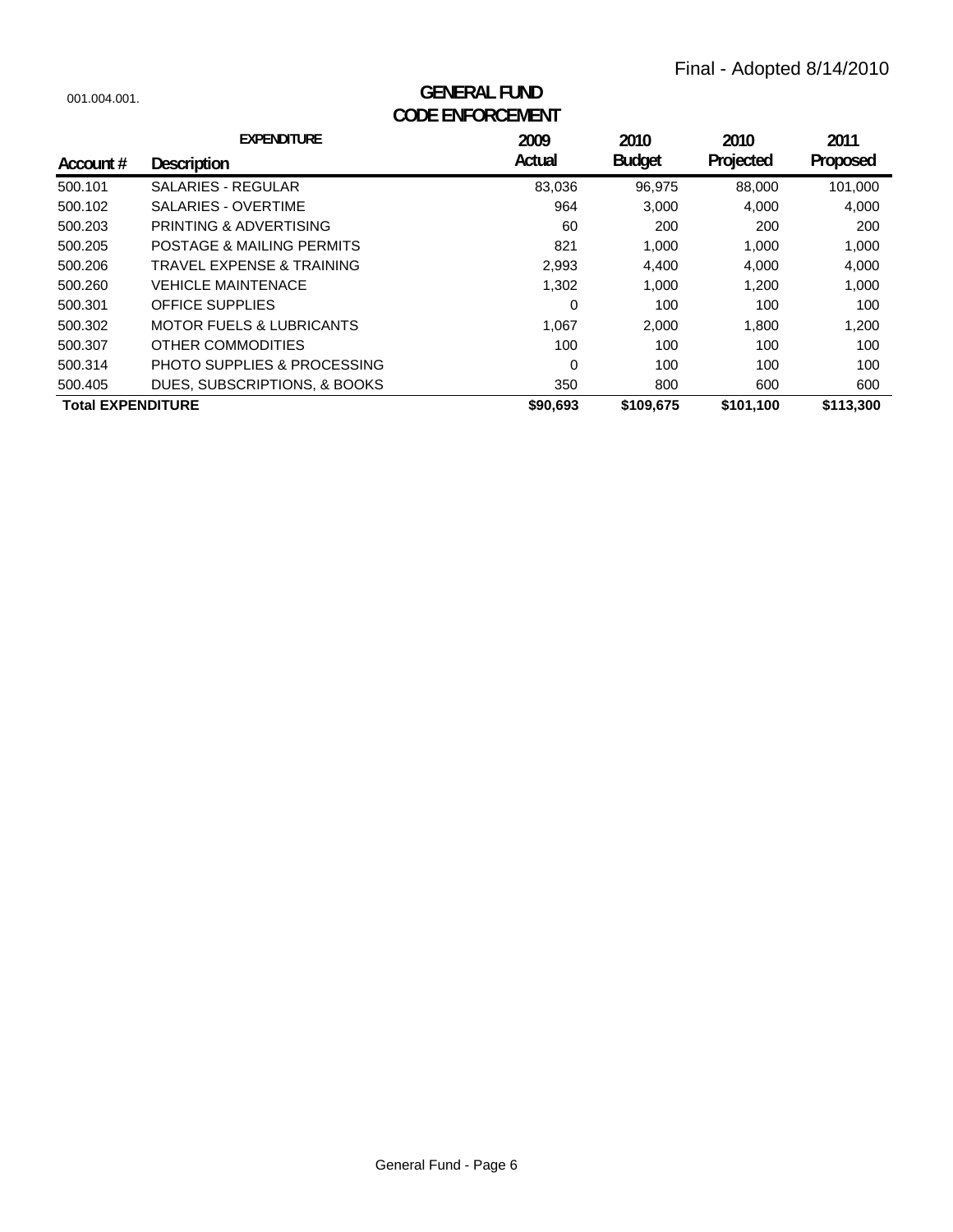# **PUBLIC WORKS** 001.006.001. **GENERAL FUND**

|                          | <b>EXPENDITURE</b>                  | 2009      | 2010          | 2010      | 2011      |
|--------------------------|-------------------------------------|-----------|---------------|-----------|-----------|
| Account#                 | <b>Description</b>                  | Actual    | <b>Budget</b> | Projected | Proposed  |
| 500.101                  | <b>SALARIES - REGULAR</b>           | 178,963   | 101,946       | 104,000   | 177,597   |
| 500.102                  | SALARIES - OVERTIME                 | 9,421     | 10,000        | 20,000    | 12,000    |
| 500.104                  | SALARIES - PART-TIME                | 9,522     | 14,000        | 9,000     | 10,000    |
| 500.201                  | ELECT, GAS, SEWER & WATER           | 21,212    | 32,000        | 26,000    | 26,000    |
| 500.202                  | <b>TELEPHONE</b>                    | 4,428     | 4,000         | 4,000     | 4,000     |
| 500.206                  | TRAVEL EXPENSE & TRAINING           | 0         | 1,500         | 1,000     | 1,000     |
| 500.207                  | MEDICAL EXPENSE & DRUG TESTING      | 1,066     | 800           | 800       | 800       |
| 500.210                  | MAINTENACE AND REPAIR BUILDING      | 8,023     | 3,000         | 3,000     | 4,000     |
| 500.211                  | MAINTENACE & REPAIR EQUIPMENT       | 34,446    | 20,000        | 20,000    | 20,000    |
| 500.214                  | OTHER CONTRACTUAL SERVICES          | 33,173    | 15,000        | 15,000    | 15,000    |
| 500.221                  | MAINTENANCE & REPAIR STREETS        | 0         | 1,000         | 1,000     | 1,000     |
| 500.224                  | <b>LAUNDRY SERVICE</b>              | 32        | 150           | 0         | 150       |
| 500.225                  | <b>VEHICLE MILEAGE</b>              | 0         | 150           | 0         | 150       |
| 500.240                  | <b>EQUIPMENT RENTAL</b>             | 829       | 2,000         | 1,600     | 2,000     |
| 500.260                  | <b>VEHICLE MAINTENACE</b>           | 17,664    | 8,000         | 8,000     | 8,000     |
| 500.301                  | OFFICE SUPPLIES                     | 400       | 1,000         | 900       | 1,000     |
| 500.302                  | <b>MOTOR FUELS &amp; LUBRICANTS</b> | 895       | 4,000         | 3,500     | 3,500     |
| 500.304                  | <b>JANITORIAL SUPPLIES</b>          | 2,745     | 2,000         | 2,000     | 2,000     |
| 500.305                  | <b>TRAFFIC CONTROL SIGNS</b>        | 1,890     | 2,500         | 2,000     | 2,000     |
| 500.306                  | <b>MATERIALS</b>                    | 9,964     | 4,000         | 4,000     | 4,000     |
| 500.307                  | OTHER COMMODITIES                   | 492       | 2,000         | 1,600     | 1,500     |
| 500.308                  | <b>CLOTHING &amp; UNIFORMS</b>      | 1,501     | 2,000         | 1,700     | 1,700     |
| 500.311                  | <b>BIKE ROUTE SIGNS</b>             | 0         | 10,000        | 0         | 0         |
| 500.314                  | PHOTO SUPPLIES & PROCESSING         | 0         | 100           | 100       | 100       |
| 500.318                  | <b>TOOLS</b>                        | 839       | 4,000         | 3,800     | 4,000     |
| 500.320                  | TREES, PLANTS, GRASS SEED, SOD      | 61,757    | 40,000        | 40,000    | 20,000    |
| 500.405                  | DUES, SUBSCRIPTIONS, & BOOKS        | 506       | 500           | 500       | 500       |
| 500.408                  | MISC. CHARGES                       | 2,502     | 700           | 600       | 600       |
| 500.426                  | <b>OTHER IMPROVEMENTS</b>           | 1,230     | 2,000         | 1,500     | 1,500     |
| 500.520                  | <b>EQUIPMENT LEASE/PURCHASE</b>     | 995       | 0             | 0         | 0         |
| 500.522                  | <b>RECREATION GRANTS</b>            | 0         | 1,000         | 0         | 0         |
| 500.757                  | BLDG. ADD. RESERVE                  | 10,000    | 10,000        | 10,000    | 0         |
| 500.761                  | <b>NPDES MANDATE</b>                | 0         | 2,000         | 2,000     | 2,000     |
| 500.814                  | <b>COMPUTER SOFTWARE</b>            | 179       | 0             | 0         | 0         |
| <b>Total EXPENDITURE</b> |                                     | \$414,674 | \$301,346     | \$287,600 | \$326,097 |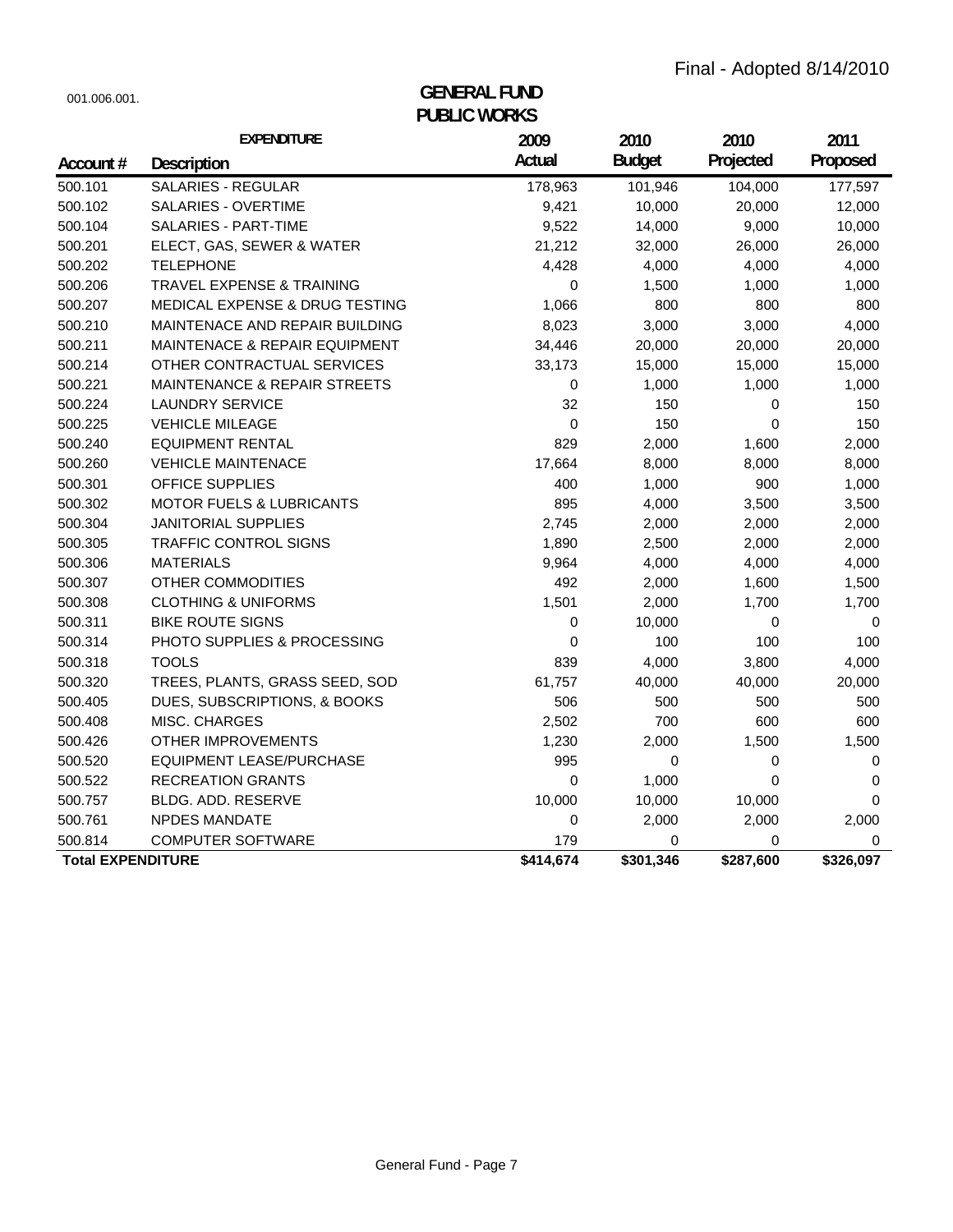| 001.007.001.             | <b>GENERAL FUND</b><br><b>EMPLOYEE BENEFIT</b> |           |               |           |           |  |  |
|--------------------------|------------------------------------------------|-----------|---------------|-----------|-----------|--|--|
|                          | <b>EXPENDITURE</b>                             | 2009      | 2010          | 2010      | 2011      |  |  |
| Account $#$              | <b>Description</b>                             | Actual    | <b>Budget</b> | Projected | Proposed  |  |  |
| 500.122                  | <b>FICA CITY CONTRIBUTION</b>                  | 121,390   | 128,000       | 126,500   | 126,500   |  |  |
| 500.123                  | <b>KPERS CITY CONTRIBUTION</b>                 | 39.948    | 49.800        | 47.000    | 48,000    |  |  |
| 500.124                  | SUTA UNEMPLOYMENT INSURANCE                    | 1,586     | 2,000         | 2,000     | 2,000     |  |  |
| 500.125                  | <b>WORKER'S COMPENSATION</b>                   | 40,912    | 42,000        | 46,000    | 46,000    |  |  |
| 500.126                  | <b>HEALTH INSURANCE</b>                        | 339,754   | 338,000       | 340,850   | 344.200   |  |  |
| 500.127                  | <b>HEALTH SAVING ACCOUNTS</b>                  | 52,867    | 70,000        | 0         | 0         |  |  |
| 500.130                  | CITY ADMIN LIFE INS POLICY                     | 715       | 715           | 715       | 715       |  |  |
| 500.131                  | <b>KP&amp;F CITY CONTRIBUTION</b>              | 120.078   | 115,750       | 108,000   | 115,000   |  |  |
| 500.132                  | 401A CITY CONTRIBUTION                         | 30,920    | 38,000        | 36,000    | 38,000    |  |  |
| 500.750                  | <b>CONTINGENCY</b>                             | 0         | 0             | 0         | 20,000    |  |  |
| <b>Total EXPENDITURE</b> |                                                | \$748,170 | \$784,265     | \$707,065 | \$740,415 |  |  |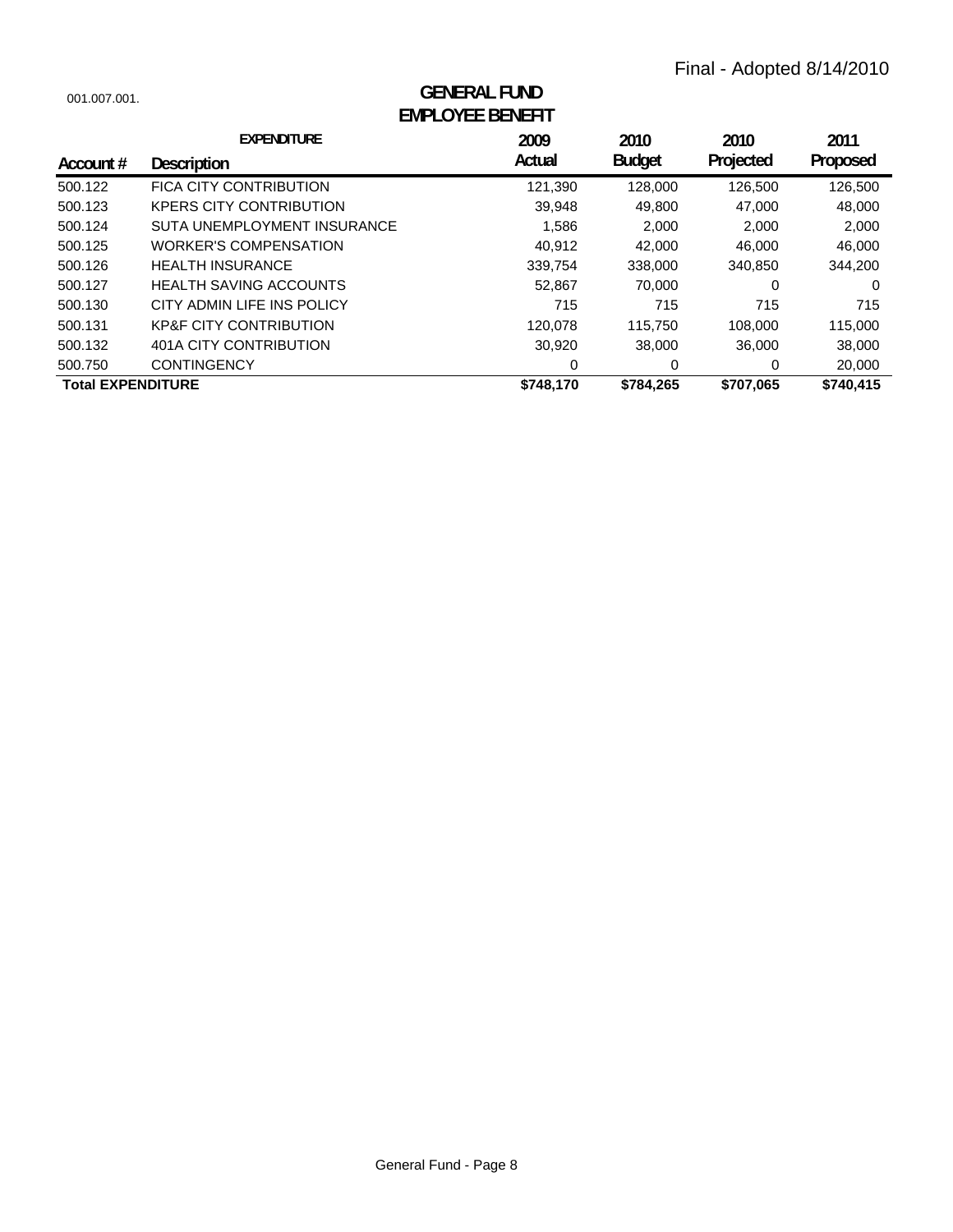# **ROELAND PARK ELEMENTARY SCHOOL** 001.011.001. **GENERAL FUND**

|                          | <b>EXPENDITURE</b>                       | 2009   | 2010          | 2010      | 2011     |
|--------------------------|------------------------------------------|--------|---------------|-----------|----------|
| Account #                | Description                              | Actual | <b>Budget</b> | Projected | Proposed |
| 500.201                  | ELECT, GAS, SEWER & WATER                | 27,168 | 0             | 17.000    | O        |
| 500.202                  | <b>TELEPHONE</b>                         | 493    | 0             |           | 0        |
| 500.209                  | <b>PROFESSIONAL SERVICES</b>             | 0      | 0             | 5.000     | 0        |
| 500.210                  | MAINTENACE AND REPAIR BUILDING           | 10.680 | 0             |           | 0        |
| 500.211                  | <b>MAINTENACE &amp; REPAIR EQUIPMENT</b> | 310    | 0             | 0         | 0        |
| 500.214                  | OTHER CONTRACTUAL SERVICES               | 1,859  | 0             | 0         | 0        |
| 500,401                  | INSURANCE & SURETY BONDS                 | 7.418  | 0             | 0         | 0        |
| 500.427                  | PROPERTY TAX PAYMENTS                    | 5.467  | 0             |           | 0        |
| 500.611                  | TEMPORARY NOTE INTEREST                  | 34,119 | 0             | 24,862    | 0        |
| <b>Total EXPENDITURE</b> | \$0<br>\$87,514                          |        | \$46,862      | \$0       |          |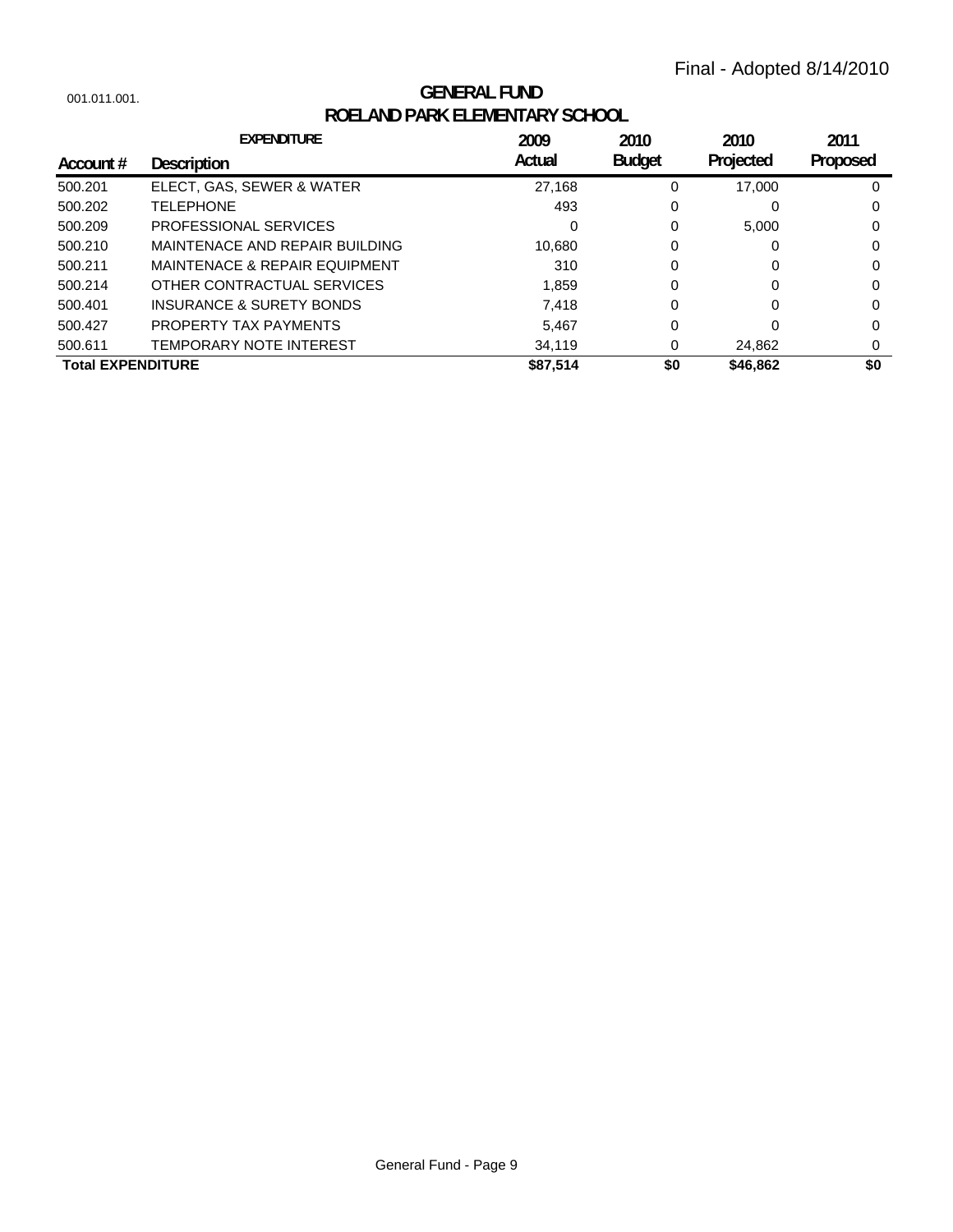# **Other Funds Summary**

|                                             | <b>REVENUE</b>        |                       |                   |                         |
|---------------------------------------------|-----------------------|-----------------------|-------------------|-------------------------|
|                                             | 2009<br><b>Actual</b> | 2010<br><b>Budget</b> | 2010<br>Projected | 2011<br><b>Proposed</b> |
| <b>BOND AND INTEREST FUND</b>               | 236,769               | 210,467               | 344,110           | 528,260                 |
| SPECIAL HIGHWAY FUND                        | 177,633               | 190,000               | 216,258           | 191,258                 |
| SPECIAL STREET FUND 27-A                    | 679,171               | 700,000               | 767,968           | 677,171                 |
| SPECIAL STREET FUND 27-B                    | 509,378               | 525,000               | 525,090           | 495,090                 |
| SPECIAL STREET FUND 27-C                    | 169,793               | 175,000               | 179,079           | 166,579                 |
| SPECIAL INFRASTRUCTURE FUND 27-D            | 339,585               | 350,000               | 518,285           | 466,285                 |
| EQUIPMENT & BUILDING RESERVE FUND           | 80,000                | 43,500                | 278,876           | 185,876                 |
| TIF 1A/B - BELLA ROE/WALMART                | 665,329               | 655,500               | 731,334           | 649,038                 |
| PUBLIC BUILDING COMMISSION                  | 87,444                | 0                     | 0                 | $\Omega$                |
| TDD#1 - PRICE CHOPPER & OTHERS              | 297,825               | 370,634               | 380,606           | 361,113                 |
| TDD#2 - LOWES                               | 99,813                | 140,000               | 147,738           | 141,569                 |
| TIF 2A/D - MCDONALDS/GRANADA PARK/CITY HALL | 216,275               | 235,000               | 364,463           | 491,082                 |
| TIF 2C - VALLEY STATE BANK                  | 62,962                | 91,500                | 93,742            | 91,961                  |
| TIF 3A - BOULEVARD APARTMENTS               | 83,706                | 82,500                | 74,278            | 73,500                  |
| TIF 3C - OLD POOL AREA                      | 49,780                | 44,000                | 237,282           | 261,282                 |
| PROPERTY OWNERS ASSOCIATION                 | 30,075                | 30,975                | 35,088            | 36,947                  |
| <b>Total REVENUE</b>                        | \$3,785,538           | \$3,844,076           | \$4,894,197       | \$4,817,011             |

|                                             | 2009<br><b>Actual</b> | 2010<br><b>Budget</b> | 2010<br>Projected | 2011<br><b>Proposed</b> |
|---------------------------------------------|-----------------------|-----------------------|-------------------|-------------------------|
| <b>BOND AND INTEREST FUND</b>               | 265,699               | 364,199               | 319,199           | 528,260                 |
| SPECIAL HIGHWAY FUND                        | 180,379               | 216,654               | 216,000           | 191,258                 |
| SPECIAL STREET FUND 27-A                    | 962,939               | 1,039,719             | 750,797           | 677,171                 |
| SPECIAL STREET FUND 27-B                    | 535,083               | 555,090               | 525,000           | 495,090                 |
| SPECIAL STREET FUND 27-C                    | 165,133               | 189,079               | 177,500           | 166,579                 |
| SPECIAL INFRASTRUCTURE FUND 27-D            | 416,698               | 558,595               | 385,000           | 466,285                 |
| EQUIPMENT & BUILDING RESERVE FUND           | 15,775                | 208,251               | 123,000           | 185,876                 |
| TIF 1A/B - BELLA ROE/WALMART                | 382,409               | 834,496               | 681,296           | 649,038                 |
| PUBLIC BUILDING COMMISSION                  | 87,444                | 0                     | 0                 | 0                       |
| TDD#1 - PRICE CHOPPER & OTHERS              | 349,256               | 377,488               | 361,306           | 361,113                 |
| TDD#2 - LOWES                               | 138,438               | 143,364               | 143,364           | 141,569                 |
| TIF 2A/D - MCDONALDS/GRANADA PARK/CITY HALL | 102,875               | 312,237               | 93,381            | 491,082                 |
| TIF 2C - VALLEY STATE BANK                  | 56,000                | 93,281                | 93,281            | 91,961                  |
| TIF 3A - BOULEVARD APARTMENTS               | 83,000                | 82,778                | 72,778            | 73,500                  |
| TIF 3C - OLD POOL AREA                      | 73,905                | 249,744               | 20,000            | 261,282                 |
| PROPERTY OWNERS ASSOCIATION                 | 29,200                | 36,013                | 30,045            | 36,947                  |
| <b>Total EXPENDITURE</b>                    | \$3,844,233           | \$5,260,988           | \$3,991,947       | \$4,817,011             |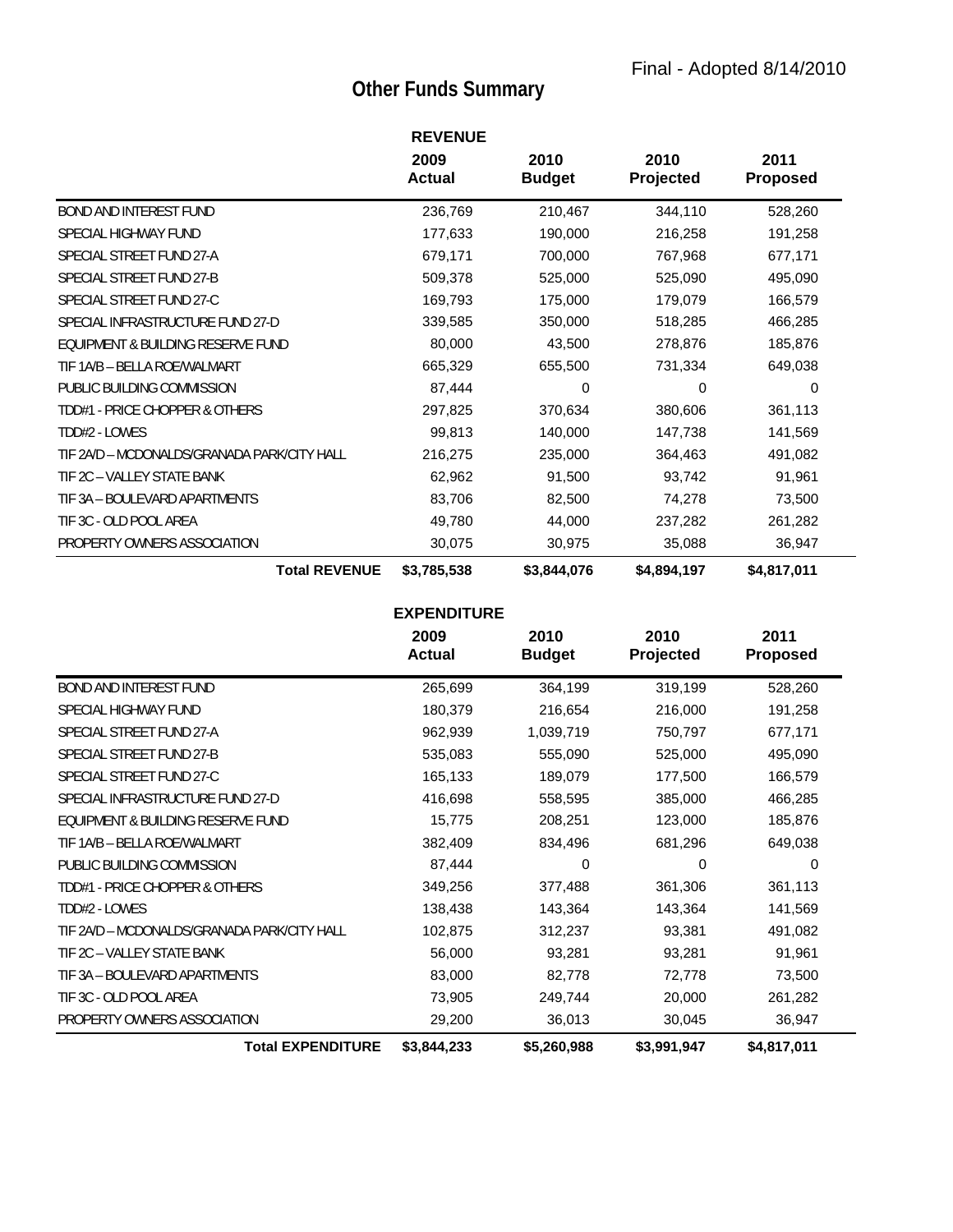## **BOND AND INTEREST FUND**

#### 020.000.000.

| REVENUE |  |  |
|---------|--|--|

| Account #            | <b>Description</b>             | 2009<br>Actual | 2010<br><b>Budget</b> | 2010<br>Projected | 2011<br>Proposed |
|----------------------|--------------------------------|----------------|-----------------------|-------------------|------------------|
| 001.000              | <b>CASH FORWARD</b>            | 0              | 0                     | 116,510           | 24,911           |
| 410.001              | RECREATIONAL VEHICLE TAX       | 88             | 40                    | 40                | 47               |
| 410.003              | <b>HEAVY TRUCKS TAX</b>        | 152            | 0                     | 60                | 26               |
| 410.101              | AD VALOREM TAX                 | 119,607        | 87,422                | 84,000            | 261,818          |
| 410.102              | <b>M&amp;E SLIDER</b>          | 2,301          | 0                     | 0                 | $\Omega$         |
| 410.103              | <b>TELECOM SLIDER</b>          | 115            | 0                     | $\Omega$          | $\Omega$         |
| 410.300              | <b>MOTOR VEHICLE TAX</b>       | 24,682         | 14,685                | 14,700            | 9,158            |
| 410.400              | PERSONAL PROPERTY TAX-DELIQUEN | 106            | 0                     | 0                 | 1,000            |
| 410.600              | REAL PROPERTY TAX - DELIQUENT  | 3,139          | 3,020                 | 4,000             | 6,000            |
| 430.000              | <b>INTEREST ON INVESTMENT</b>  | 20,309         | 300                   | 300               | 300              |
| 431.000              | SPECIAL ASSESSMENTS            | 45,554         | 45,500                | 45,500            | 45,500           |
| 431.001              | SPECIAL ASSESSMNT TAX-DELINOT  | 716            | 1,000                 | 1,500             | 1,000            |
| 431.002              | STORM DRAINAGE ASSESS RC12-013 | 20,000         | 58,500                | 17,500            | 58,500           |
| 431.004              | STORM DRAINAGE ASSESS RC12-012 | 0              | 0                     | 60,000            | 120,000          |
| <b>Total REVENUE</b> |                                | \$236,769      | \$210,467             | \$344,110         | \$528,260        |

|                          |                                | 2009<br>Actual | 2010<br><b>Budget</b> | 2010<br>Projected | 2011<br>Proposed |
|--------------------------|--------------------------------|----------------|-----------------------|-------------------|------------------|
| Account $#$              | <b>Description</b>             |                |                       |                   |                  |
| 500.601                  | PRINCIPAL BONDS (2004-A ISSUE) | 49.490         | 45,366                | 45.366            | 49,490           |
| 500.602                  | INTEREST BONDS (2004-A ISSUE)  | 4,619          | 3.134                 | 3.134             | 1,683            |
| 500.607                  | PRINCIPAL BONDS (2008-1 ISSUE) | 105.000        | 135,000               | 135,000           | 0                |
| 500.610                  | INTEREST BONDS (2008-1 ISSUE)  | 106.590        | 75,699                | 75,699            | 0                |
| 500.621                  | <b>BOND RESERVE</b>            | 0              | 50,000                | 0                 | 188,534          |
| 500.751                  | TRANSFER TO TIF FUND           | 0              | 55,000                | 0                 | 50,000           |
| 500.834                  | PRINCIPAL BONDS (2010-1 ISSUE) | 0              | 0                     | 0                 | 125,000          |
| 500.835                  | INTEREST BONDS (2010-1 ISSUES) | 0              | 0                     | 60.000            | 113,553          |
| <b>Total EXPENDITURE</b> |                                | \$265.699      | \$364.199             | \$319.199         | \$528,260        |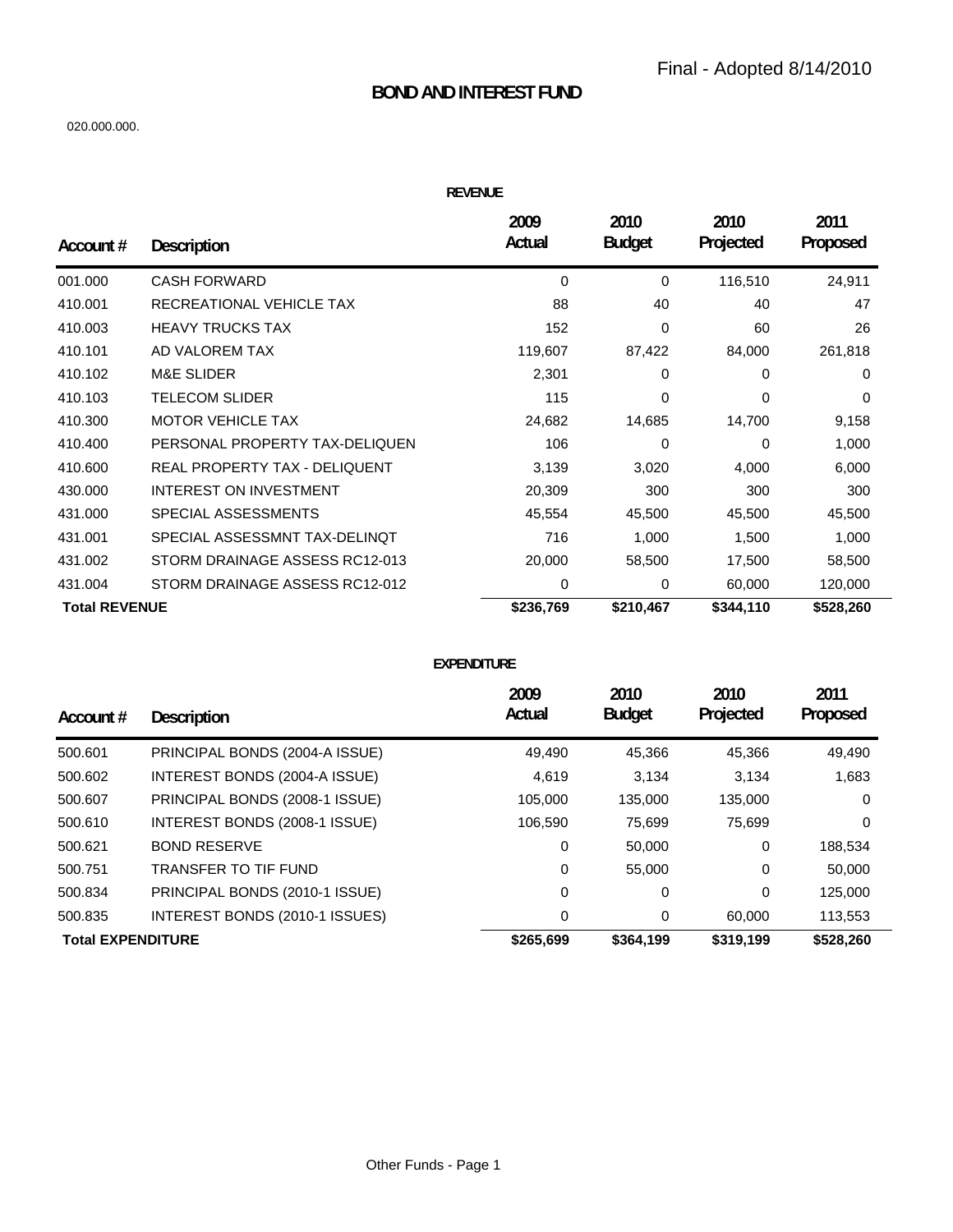#### **SPECIAL HIGHWAY FUND**

#### 025.000.000.

#### **REVENUE Account # 2010 Projected 2011 Proposed 2009 Actual 2010 Description Budget Budget** 001.000 CASH FORWARD 0 0 31,258 258 412.300 SPEC CITY/COUNTY HIGHWAY FUND 177,633 190,000 185,000 191,000 **Total REVENUE \$177,633 \$190,000 \$216,258 \$191,258**

| Account $#$              | <b>Description</b>                       | 2009<br>Actual | 2010<br><b>Budget</b> | 2010<br>Projected | 2011<br>Proposed |
|--------------------------|------------------------------------------|----------------|-----------------------|-------------------|------------------|
| 500.101                  | <b>SALARIES - REGULAR</b>                | 118,000        | 141,654               | 140.000           | 118,258          |
| 500.211                  | <b>MAINTENACE &amp; REPAIR EQUIPMENT</b> | 0              | 2,000                 | 0                 | 1,000            |
| 500.221                  | MAINTENANCE & REPAIR STREETS             | 0              | 5,000                 | 0                 | 2,000            |
| 500.260                  | <b>VEHICLE MAINTENACE</b>                | 0              | 2,000                 | 0                 | 1,000            |
| 500.271                  | SAND AND SALT                            | 39,039         | 30,000                | 50,000            | 40,000           |
| 500.302                  | <b>MOTOR FUELS &amp; LUBRICANTS</b>      | 23.340         | 30,000                | 24.000            | 25,000           |
| 500.305                  | <b>TRAFFIC CONTROL SIGNS</b>             | 0              | 5,000                 | 1,000             | 3,000            |
| 500.306                  | <b>MATERIALS</b>                         | 0              | 1,000                 | 1,000             | 1,000            |
| <b>Total EXPENDITURE</b> |                                          | \$180,379      | \$216,654             | \$216,000         | \$191,258        |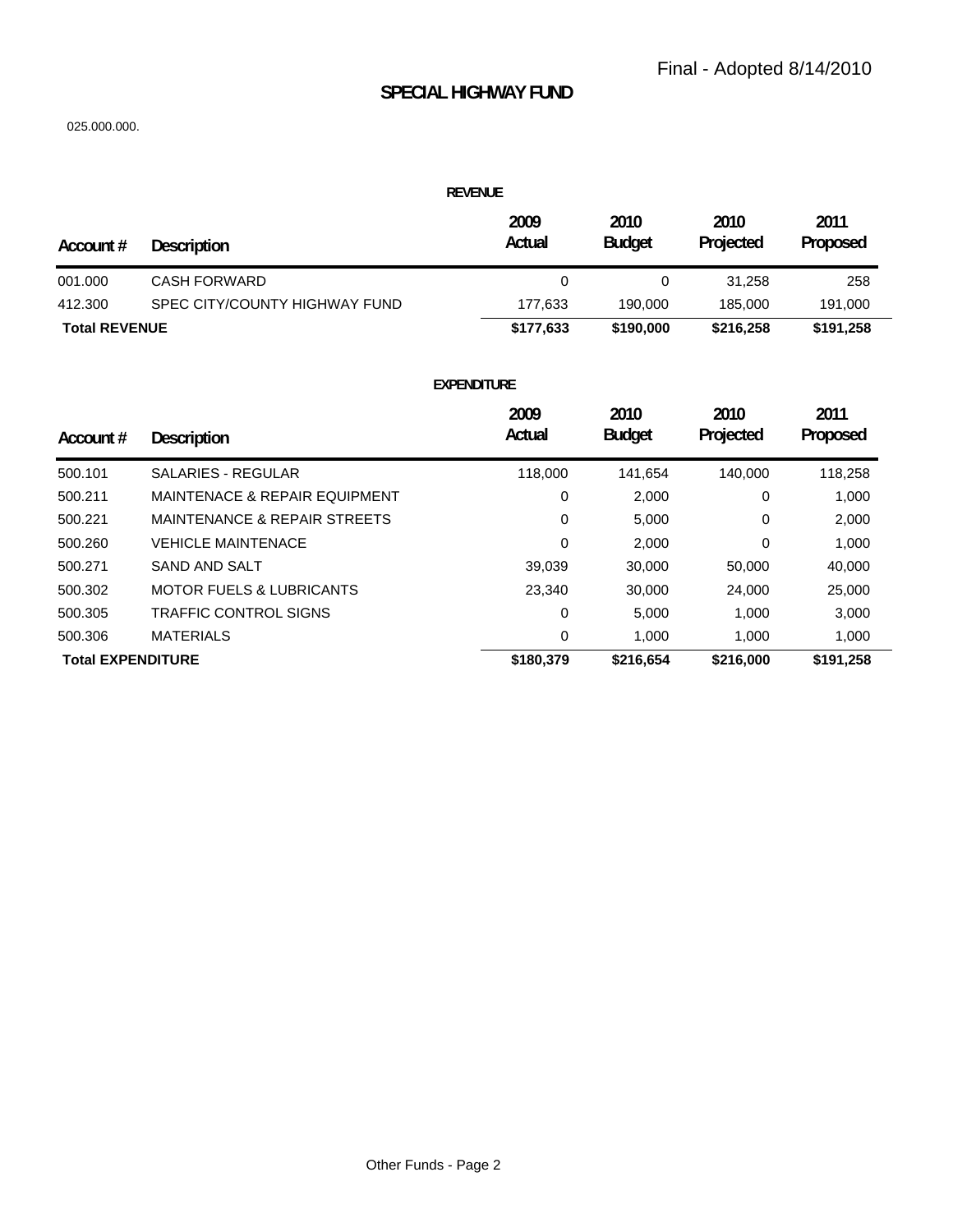# **SPECIAL STREET FUND 27-A**

#### 027.000.000.

#### **REVENUE**

| Account #            | Description                 | 2009<br>Actual | 2010<br><b>Budget</b> | 2010<br>Projected | 2011<br><b>Proposed</b> |
|----------------------|-----------------------------|----------------|-----------------------|-------------------|-------------------------|
| 001.000              | CASH FORWARD                |                |                       | 107.968           | 17.171                  |
| 412.200              | CITY/COUNTY SALES & USE TAX | 679.171        | 700.000               | 660,000           | 660,000                 |
| <b>Total REVENUE</b> |                             | \$679,171      | \$700,000             | \$767,968         | \$677,171               |

| Account #                | <b>Description</b>             | 2009<br>Actual | 2010<br><b>Budget</b> | 2010<br>Projected | 2011<br>Proposed |
|--------------------------|--------------------------------|----------------|-----------------------|-------------------|------------------|
|                          |                                |                |                       |                   |                  |
| 500.101                  | STREET MAINTENANCE SALARIES    | 0              | 55,000                | 55,000            | $\Omega$         |
| 500.209                  | PROFESSIONAL SERVICES          | 201,601        | 100,000               | 100,000           | 64,891           |
| 500.214                  | OTHER CONTRACTUAL SERVICES     | 44             | 0                     | 0                 | 0                |
| 500.438                  | STREET MAINTENANCE             | 329,784        | 452,322               | 180,000           | 0                |
| 500.467                  | JOHNSON DR - CARS              | 7,588          | 0                     | 0                 | $\Omega$         |
| 500.601                  | PRINCIPAL BONDS                | 170,000        | 170,000               | 170,000           | 180,000          |
| 500.602                  | <b>INTEREST BONDS</b>          | 21,118         | 16,698                | 16,698            | 11,682           |
| 500.607                  | PRINCIPAL BONDS (2008-1 ISSUE) | 100,000        | 135,000               | 135,000           | 280,000          |
| 500.610                  | INTEREST BONDS (2008-1 ISSUE)  | 100,000        | 75,699                | 75,699            | 140,598          |
| 500.611                  | TEMPORARY NOTE INTEREST        | 31,195         | 35,000                | 18,400            | $\Omega$         |
| 500.618                  | <b>EASEMENT ACQUISITION</b>    | 441            | 0                     | 0                 | $\Omega$         |
| 500.801                  | TRANSFER OF FUNDS              | 1,168          | 0                     | 0                 | 0                |
| <b>Total EXPENDITURE</b> |                                | \$962,939      | \$1,039,719           | \$750,797         | \$677,171        |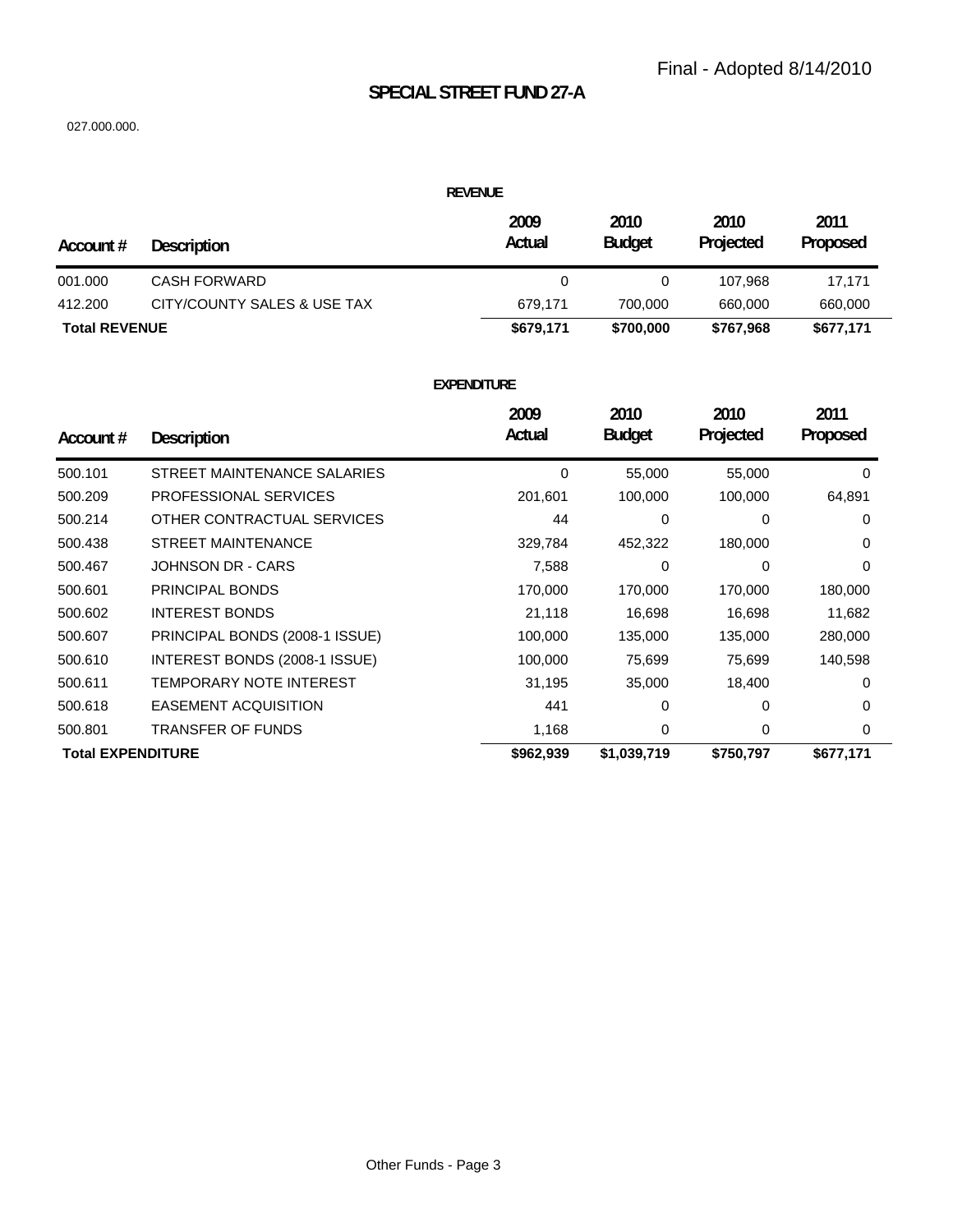# **SPECIAL STREET FUND 27-B**

|                          |                             | <b>REVENUE</b>     |                       |                   |                  |
|--------------------------|-----------------------------|--------------------|-----------------------|-------------------|------------------|
| Account #                | <b>Description</b>          | 2009<br>Actual     | 2010<br><b>Budget</b> | 2010<br>Projected | 2011<br>Proposed |
| 001.000                  | <b>CASH FORWARD</b>         | 0                  | 0                     | 30,090            | 90               |
| 412.200                  | CITY/COUNTY SALES & USE TAX | 509,378            | 525,000               | 495,000           | 495,000          |
| <b>Total REVENUE</b>     |                             | \$509,378          | \$525,000             | \$525,090         | \$495,090        |
|                          |                             | <b>EXPENDITURE</b> |                       |                   |                  |
| Account #                | <b>Description</b>          | 2009<br>Actual     | 2010<br><b>Budget</b> | 2010<br>Projected | 2011<br>Proposed |
| 500.750                  | <b>CONTINGENCY</b>          | 0                  | 5,090                 | 0                 | 90               |
| 500.802                  | TRANSFER TO GENERAL FUND    | 535,083            | 550,000               | 525,000           | 495,000          |
| <b>Total EXPENDITURE</b> |                             | \$535,083          | \$555,090             | \$525,000         | \$495,090        |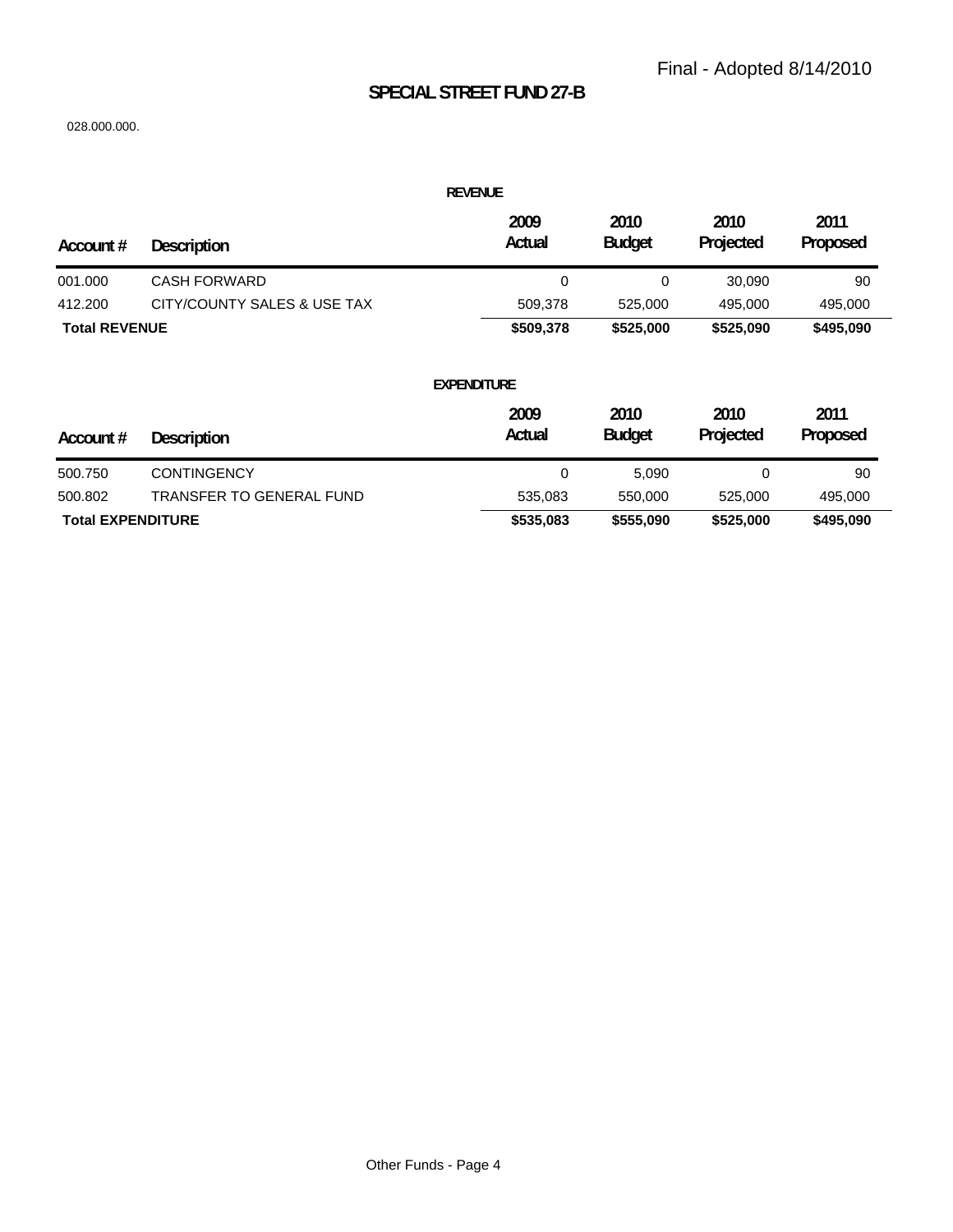# **SPECIAL STREET FUND 27-C**

#### 029.000.000.

|                      |                             | <b>REVENUE</b> |                       |                   |                  |
|----------------------|-----------------------------|----------------|-----------------------|-------------------|------------------|
| Account #            | <b>Description</b>          | 2009<br>Actual | 2010<br><b>Budget</b> | 2010<br>Projected | 2011<br>Proposed |
| 001.000              | <b>CASH FORWARD</b>         | 0              | 0                     | 14.079            | 1,579            |
| 412.200              | CITY/COUNTY SALES & USE TAX | 169.793        | 175,000               | 165.000           | 165,000          |
| <b>Total REVENUE</b> |                             | \$169,793      | \$175,000             | \$179,079         | \$166,579        |

| Account $#$              | <b>Description</b>                       | 2009<br>Actual | 2010<br><b>Budget</b> | 2010<br>Projected | 2011<br>Proposed |
|--------------------------|------------------------------------------|----------------|-----------------------|-------------------|------------------|
| 500.210                  | MAINTENACE AND REPAIR BUILDING           | 10.145         | 8,000                 | 7,000             | 6,000            |
| 500.211                  | <b>MAINTENACE &amp; REPAIR EQUIPMENT</b> | 338            | 8,000                 | 1,000             | 4,000            |
| 500.401                  | <b>INSURANCE &amp; SURETY BONDS</b>      | 8,500          | 8,500                 | 8,500             | 8,500            |
| 500.409                  | APPROPRIATION-JO. CO. HUM. REC.          | 35,193         | 38,000                | 38,000            | 38,000           |
| 500.427                  | PROPERTY TAX PAYMENTS                    | 5,320          | 5,000                 | 5,000             | 5,000            |
| 500.523                  | <b>GROUNDS IMPROVEMENTS</b>              | 54             | 5,000                 | 3,000             | 3,000            |
| 500.750                  | <b>CONTINGENCY</b>                       | 0              | 1.579                 | 0                 | 79               |
| 500.802                  | TRANSFER TO GENERAL FUND                 | 105,583        | 115,000               | 115,000           | 102,000          |
| <b>Total EXPENDITURE</b> |                                          | \$165,133      | \$189.079             | \$177,500         | \$166,579        |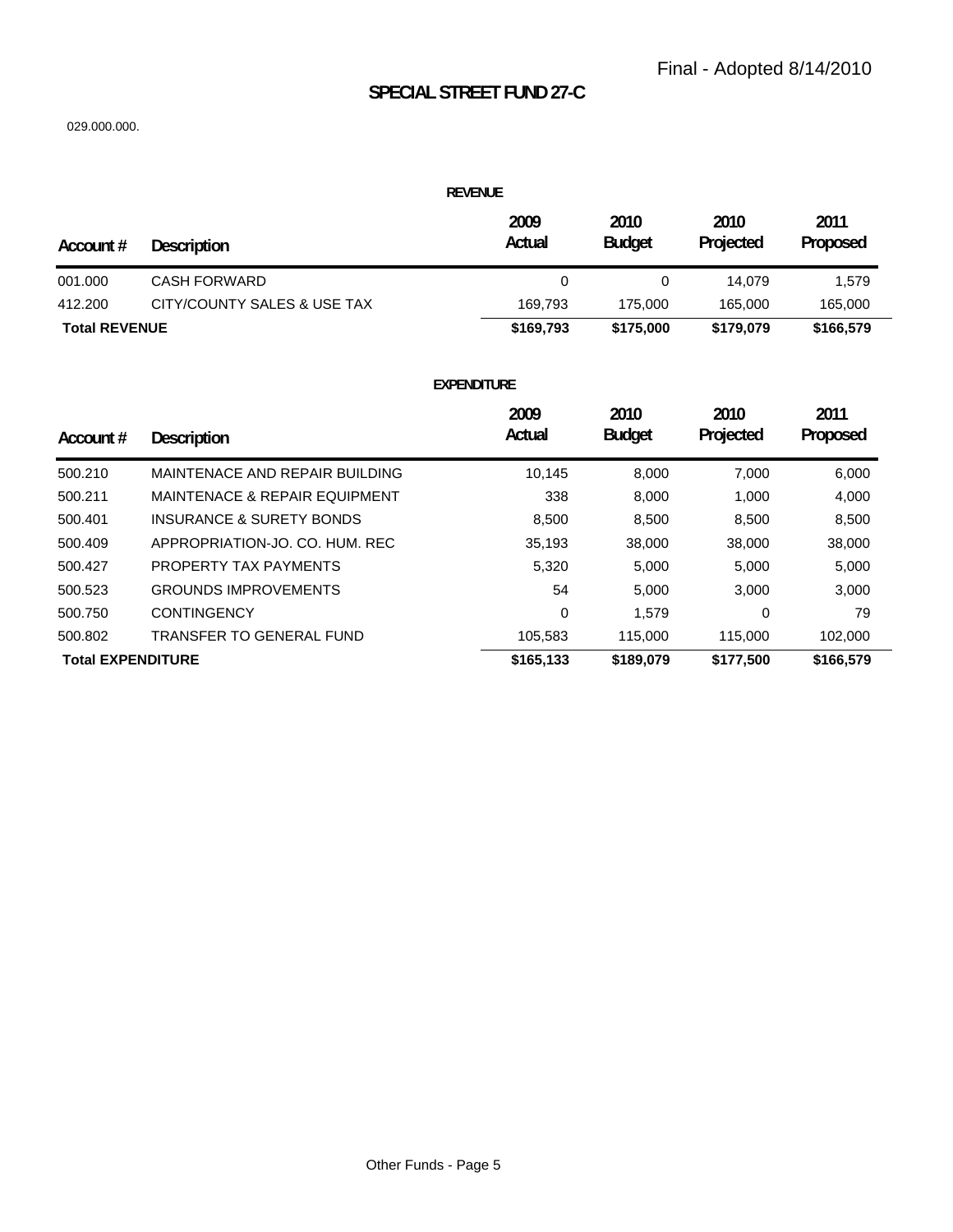# **SPECIAL INFRASTRUCTURE FUND 27-D**

|                          |                             | <b>REVENUE</b>     |                       |                   |                  |
|--------------------------|-----------------------------|--------------------|-----------------------|-------------------|------------------|
| Account #                | <b>Description</b>          | 2009<br>Actual     | 2010<br><b>Budget</b> | 2010<br>Projected | 2011<br>Proposed |
| 001.000                  | <b>CASH FORWARD</b>         | $\mathbf 0$        | 0                     | 185,285           | 133,285          |
| 412.200                  | CITY/COUNTY SALES & USE TAX | 339,585            | 350,000               | 333,000           | 333,000          |
| <b>Total REVENUE</b>     |                             | \$339,585          | \$350,000             | \$518,285         | \$466,285        |
|                          |                             | <b>EXPENDITURE</b> |                       |                   |                  |
| Account#                 | <b>Description</b>          | 2009<br>Actual     | 2010<br><b>Budget</b> | 2010<br>Projected | 2011<br>Proposed |
| 500.209                  | PROFESSIONAL SERVICES       | 21,511             | 0                     | 0                 | 0                |
| 500.438                  | <b>STREET MAINTENANCE</b>   | 0                  | 0                     | 270,000           | 0                |
| 500.454                  | SIDEWALK PROGRAM            | 395,187            | 0                     | 0                 | 0                |
| 500.501                  | <b>RP SCHOOL BUILDING</b>   | 0                  | 0                     | 115,000           | 233,285          |
| 500.776                  | RC12-014 RESERVE            | 0                  | 558,595               | 0                 | 233,000          |
| <b>Total EXPENDITURE</b> |                             | \$416,698          | \$558,595             | \$385,000         | \$466,285        |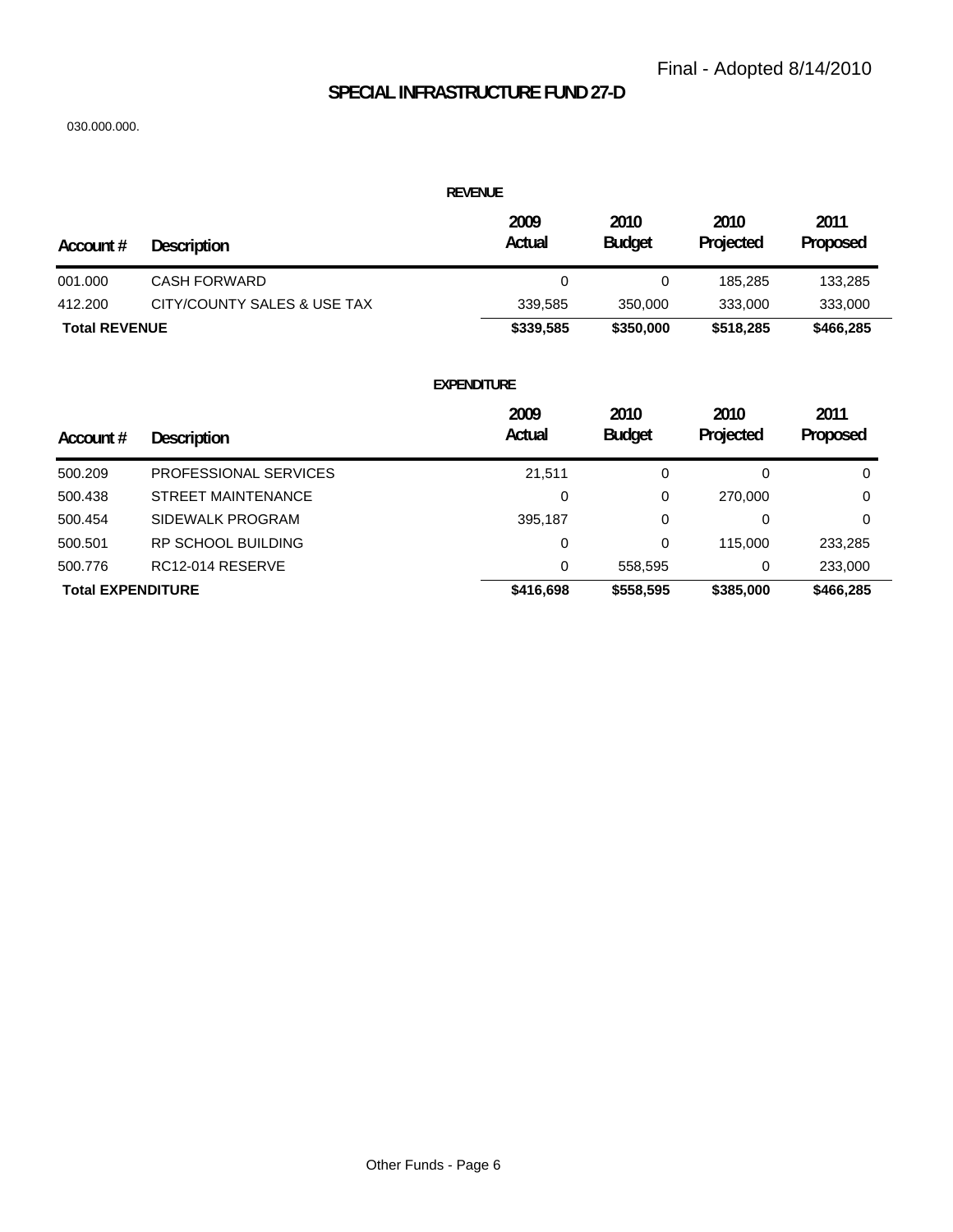# **EQUIPMENT & BUILDING RESERVE FUND**

| <b>REVENUE</b>           |                                       |                    |                       |                   |                  |  |  |
|--------------------------|---------------------------------------|--------------------|-----------------------|-------------------|------------------|--|--|
| Account #                | <b>Description</b>                    | 2009<br>Actual     | 2010<br><b>Budget</b> | 2010<br>Projected | 2011<br>Proposed |  |  |
| 001.000                  | <b>CASH FORWARD</b>                   | 0                  | 0                     | 248,876           | 155,876          |  |  |
| 446.000                  | <b>TRANSFER FROM GENERAL FUND</b>     | 80,000             | 30,000                | 30,000            | 30,000           |  |  |
| 447.000                  | <b>SCHOOL NOTE REPAYMENT</b>          | 0                  | 13,500                | 0                 | 0                |  |  |
| <b>Total REVENUE</b>     |                                       | \$80,000           | \$43,500              | \$278,876         | \$185,876        |  |  |
|                          |                                       | <b>EXPENDITURE</b> |                       |                   |                  |  |  |
| Account #                | <b>Description</b>                    | 2009<br>Actual     | 2010<br><b>Budget</b> | 2010<br>Projected | 2011<br>Proposed |  |  |
| 500.504                  | <b>MACHINERY &amp; AUTO EQUIPMENT</b> | $\mathbf 0$        | 180,000               | 123,000           | 85,876           |  |  |
| 500.760                  | <b>BUILDING RESERVE</b>               | 15,775             | 28,251                | 0                 | 100,000          |  |  |
| <b>Total EXPENDITURE</b> |                                       | \$15,775           | \$208,251             | \$123,000         | \$185,876        |  |  |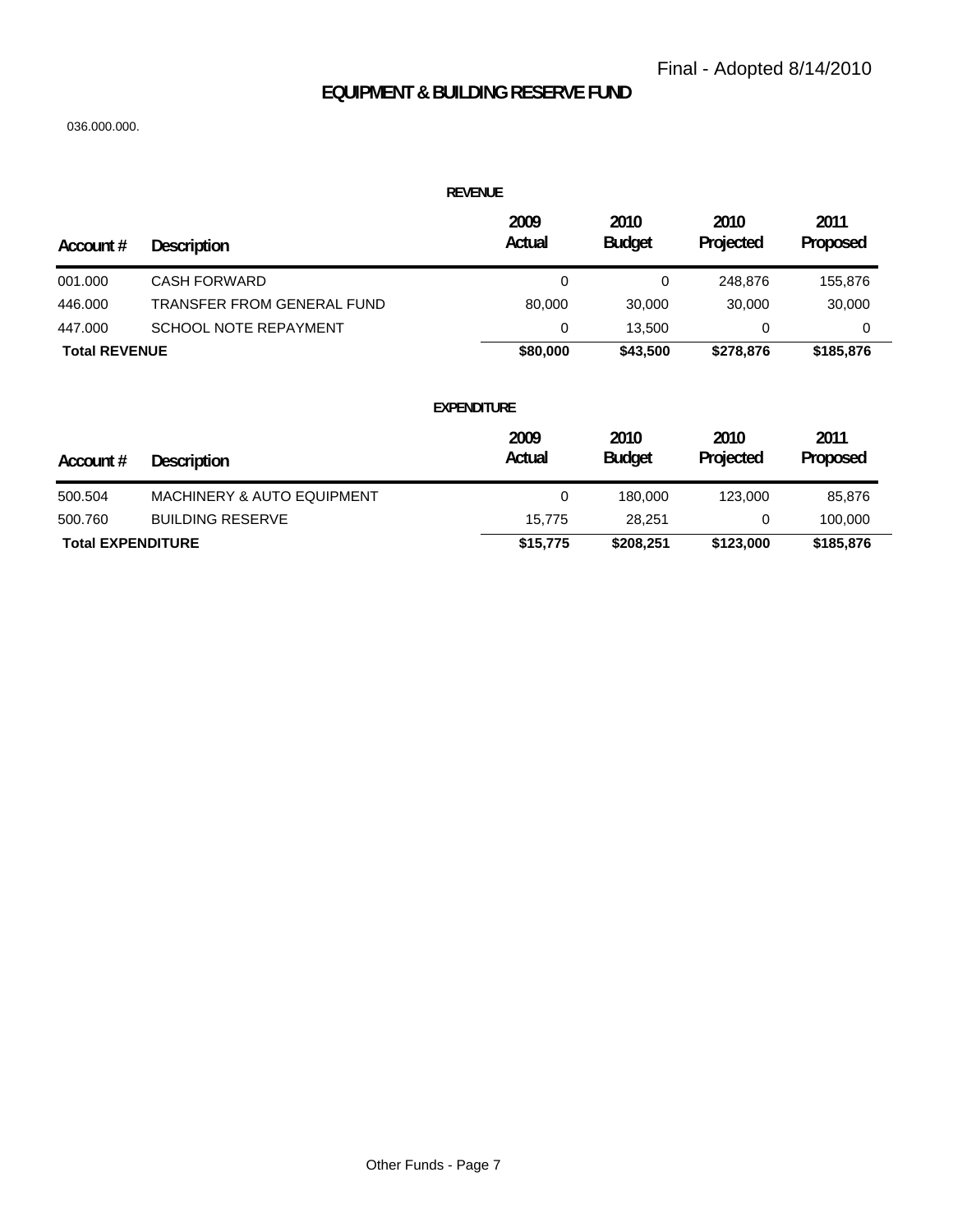# **TIF 1A/B – BELLA ROE/WALMART**

#### 037.000.000.

|  | REVENUE |  |
|--|---------|--|
|  |         |  |

| Account #            | <b>Description</b>     | 2009<br>Actual | 2010<br><b>Budget</b> | 2010<br>Projected | 2011<br>Proposed |
|----------------------|------------------------|----------------|-----------------------|-------------------|------------------|
| 001.000              | CASH FORWARD           | 0              | 0                     | 132.334           | 50,038           |
| 430.000              | INTEREST ON INVESTMENT | 12.219         | 500                   | 9.000             | 9,000            |
| 440.003              | TAX INCREMENT INCOME   | 354.921        | 340,000               | 320,000           | 320,000          |
| 440.007              | TAX INCREMENT INC - 1B | 298.189        | 315,000               | 270,000           | 270,000          |
| <b>Total REVENUE</b> |                        | \$665,329      | \$655,500             | \$731,334         | \$649,038        |

| Account $#$              | <b>Description</b>         | 2009<br>Actual | 2010<br><b>Budget</b> | 2010<br>Projected | 2011<br>Proposed |
|--------------------------|----------------------------|----------------|-----------------------|-------------------|------------------|
| 500.209                  | PROFESSIONAL SERVICES      | 0              | 2,500                 | 2,500             | 0                |
| 500.214                  | OTHER CONTRACTUAL SERVICES | 2,400          | 2,500                 | 2,500             | 2,500            |
| 500.601                  | PRINCIPAL BONDS            | 147.061        | 450,000               | 450,000           | 427,809          |
| 500,602                  | <b>INTEREST BONDS</b>      | 232.948        | 218,488               | 226.296           | 218,729          |
| 500.829                  | <b>PROJECT EXPENSE</b>     | 0              | 161.008               | 0                 | 0                |
| <b>Total EXPENDITURE</b> |                            | \$382,409      | \$834,496             | \$681,296         | \$649,038        |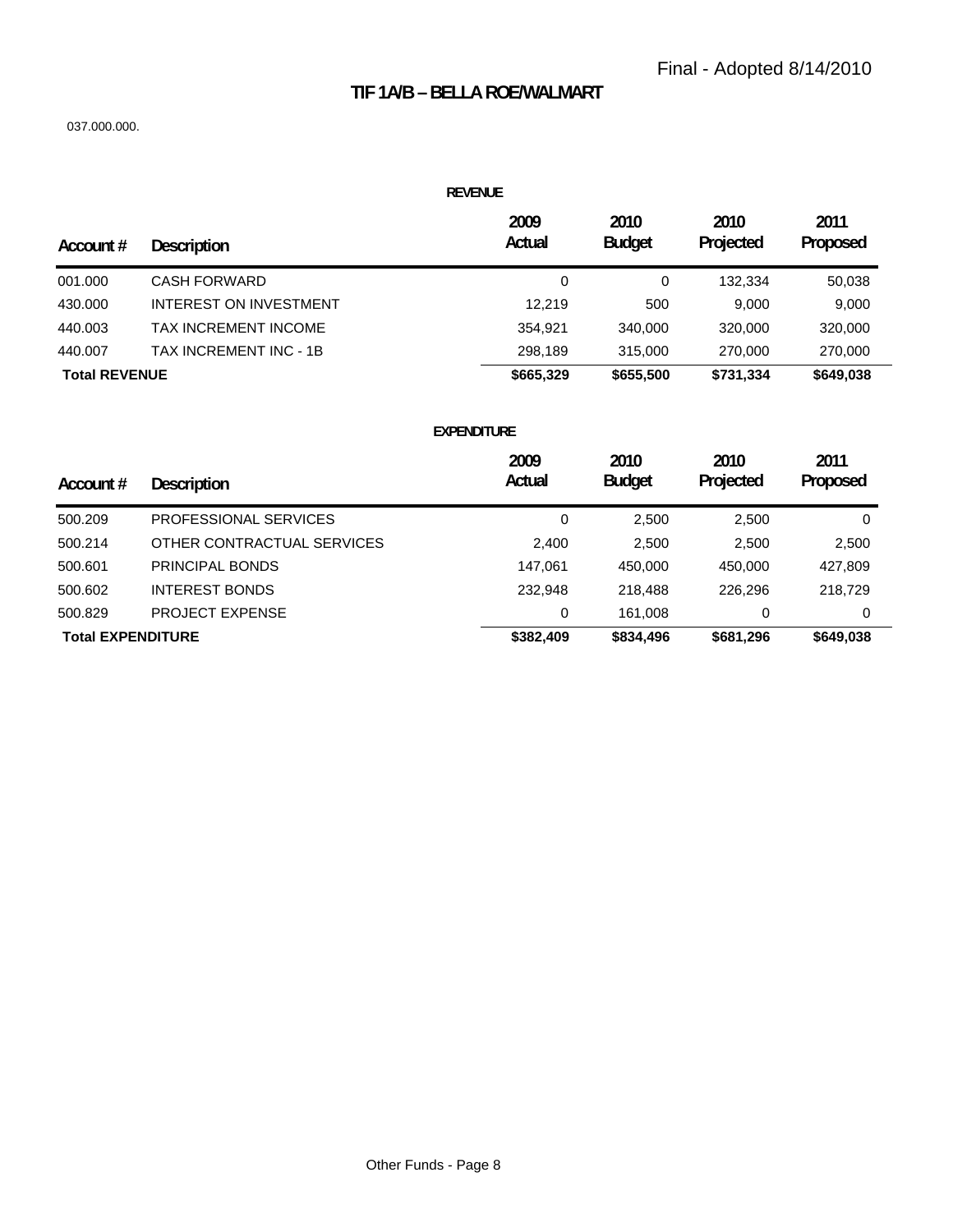## **PUBLIC BUILDING COMMISSION**

|                          |                                   | <b>REVENUE</b>     |                       |                   |                  |
|--------------------------|-----------------------------------|--------------------|-----------------------|-------------------|------------------|
| Account #                | <b>Description</b>                | 2009<br>Actual     | 2010<br><b>Budget</b> | 2010<br>Projected | 2011<br>Proposed |
| 450.003                  | TRANSFER FROM 045 FUND (TIF RD2)\ | 87,444             | 0                     | 0                 | 0                |
| <b>Total REVENUE</b>     |                                   | \$87,444           | \$0                   | \$0               | \$0              |
|                          |                                   | <b>EXPENDITURE</b> |                       |                   |                  |
| Account #                | <b>Description</b>                | 2009<br>Actual     | 2010<br><b>Budget</b> | 2010<br>Projected | 2011<br>Proposed |
| 500.601                  | PRINCIPAL BONDS                   | 85,000             | $\mathbf 0$           | 0                 | $\mathbf 0$      |
| 500.602                  | <b>INTEREST BONDS</b>             | 2,444              | 0                     | 0                 | 0                |
| <b>Total EXPENDITURE</b> |                                   | \$87,444           | \$0                   | \$0               | \$0              |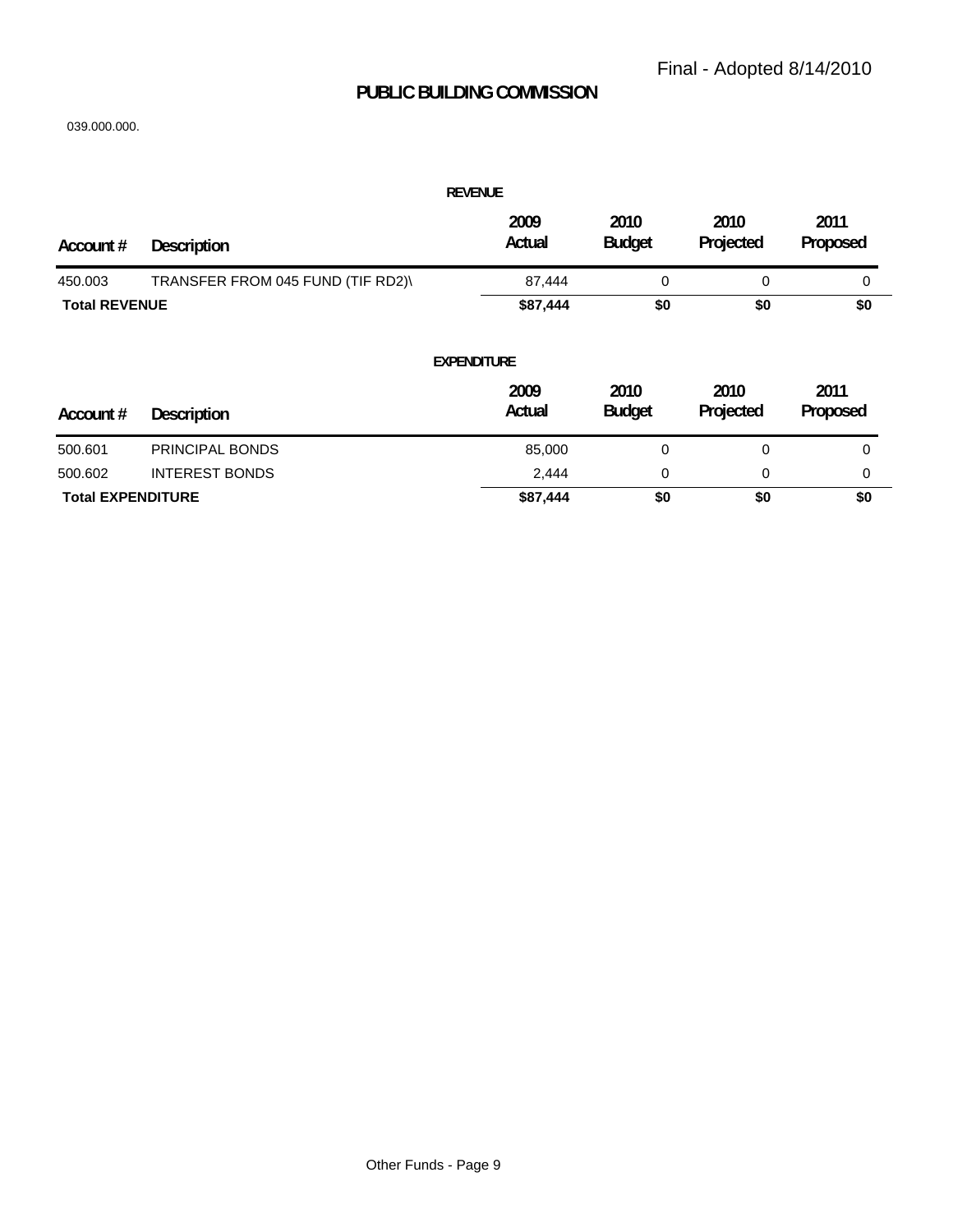# **TDD#1 - PRICE CHOPPER & OTHERS**

#### 040.000.000.

#### **REVENUE**

| Account #            | <b>Description</b>            | 2009<br>Actual | 2010<br><b>Budget</b> | 2010<br>Projected | 2011<br>Proposed |
|----------------------|-------------------------------|----------------|-----------------------|-------------------|------------------|
| 001.000              | CASH FORWARD                  |                |                       | 30.606            | 19,300           |
| 412.200              | CITY/COUNTY SALES & USE TAX   | 294.608        | 370.634               | 350,000           | 341.813          |
| 430,000              | <b>INTEREST ON INVESTMENT</b> | 3.217          |                       |                   |                  |
| <b>Total REVENUE</b> |                               | \$297,825      | \$370,634             | \$380,606         | \$361,113        |

| Account $#$              | <b>Description</b>         | 2009<br>Actual | 2010<br><b>Budget</b> | 2010<br>Projected | 2011<br>Proposed |
|--------------------------|----------------------------|----------------|-----------------------|-------------------|------------------|
|                          |                            |                |                       |                   |                  |
| 500.214                  | OTHER CONTRACTUAL SERVICES | 4.000          | 2,500                 | 2,500             | 2,500            |
| 500,601                  | PRINCIPAL BONDS            | 115,000        | 130,000               | 130,000           | 140,000          |
| 500.602                  | <b>INTEREST BONDS</b>      | 230.256        | 240,988               | 224,806           | 218,613          |
| 500.829                  | <b>PROJECT EXPENSE</b>     | 0              | 4.000                 | 4.000             | 0                |
| <b>Total EXPENDITURE</b> |                            | \$349,256      | \$377,488             | \$361,306         | \$361,113        |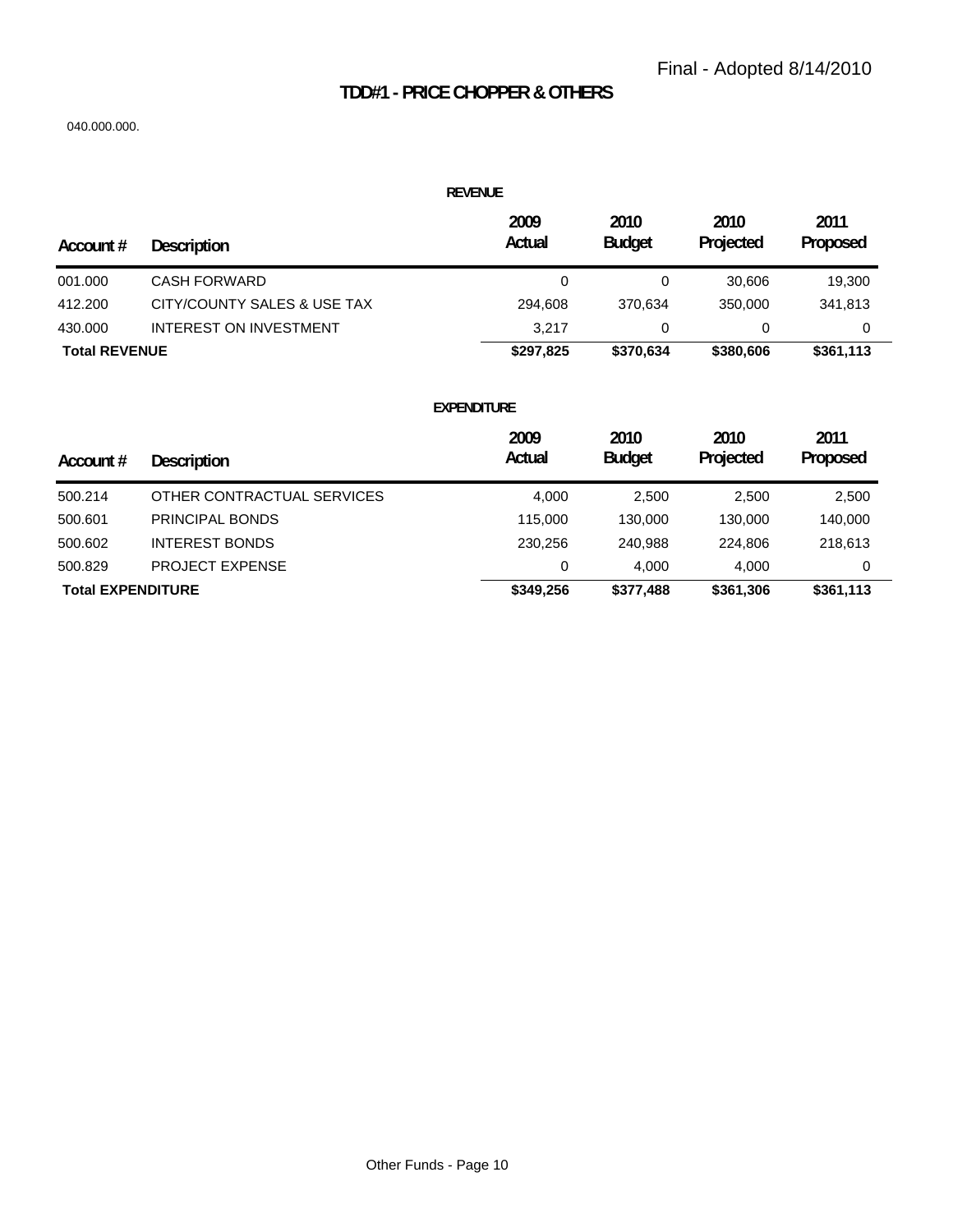# **TDD#2 - LOWES**

#### 041.000.000.

#### **REVENUE**

| Account #            | Description                 | 2009<br>Actual | 2010<br><b>Budget</b> | 2010<br>Projected | 2011<br><b>Proposed</b> |
|----------------------|-----------------------------|----------------|-----------------------|-------------------|-------------------------|
| 001.000              | CASH FORWARD                |                |                       | 7.738             | 4.374                   |
| 412.200              | CITY/COUNTY SALES & USE TAX | 98,568         | 140.000               | 140.000           | 137.195                 |
| 430,000              | INTEREST ON INVESTMENT      | 1.245          |                       |                   | 0                       |
| <b>Total REVENUE</b> |                             | \$99.813       | \$140,000             | \$147.738         | \$141.569               |

|                          |                            | 2009      | 2010          | 2010      | 2011      |
|--------------------------|----------------------------|-----------|---------------|-----------|-----------|
| Account $#$              | <b>Description</b>         | Actual    | <b>Budget</b> | Projected | Proposed  |
| 500.214                  | OTHER CONTRACTUAL SERVICES | 2,000     | 2,000         | 2,000     | 0         |
| 500.601                  | PRINCIPAL BONDS            | 45,000    | 50,000        | 50,000    | 55,000    |
| 500.602                  | <b>INTEREST BONDS</b>      | 91.438    | 89.132        | 89,132    | 86,569    |
| 500.829                  | <b>PROJECT EXPENSE</b>     | 0         | 2.232         | 2,232     | 0         |
| <b>Total EXPENDITURE</b> |                            | \$138,438 | \$143,364     | \$143,364 | \$141,569 |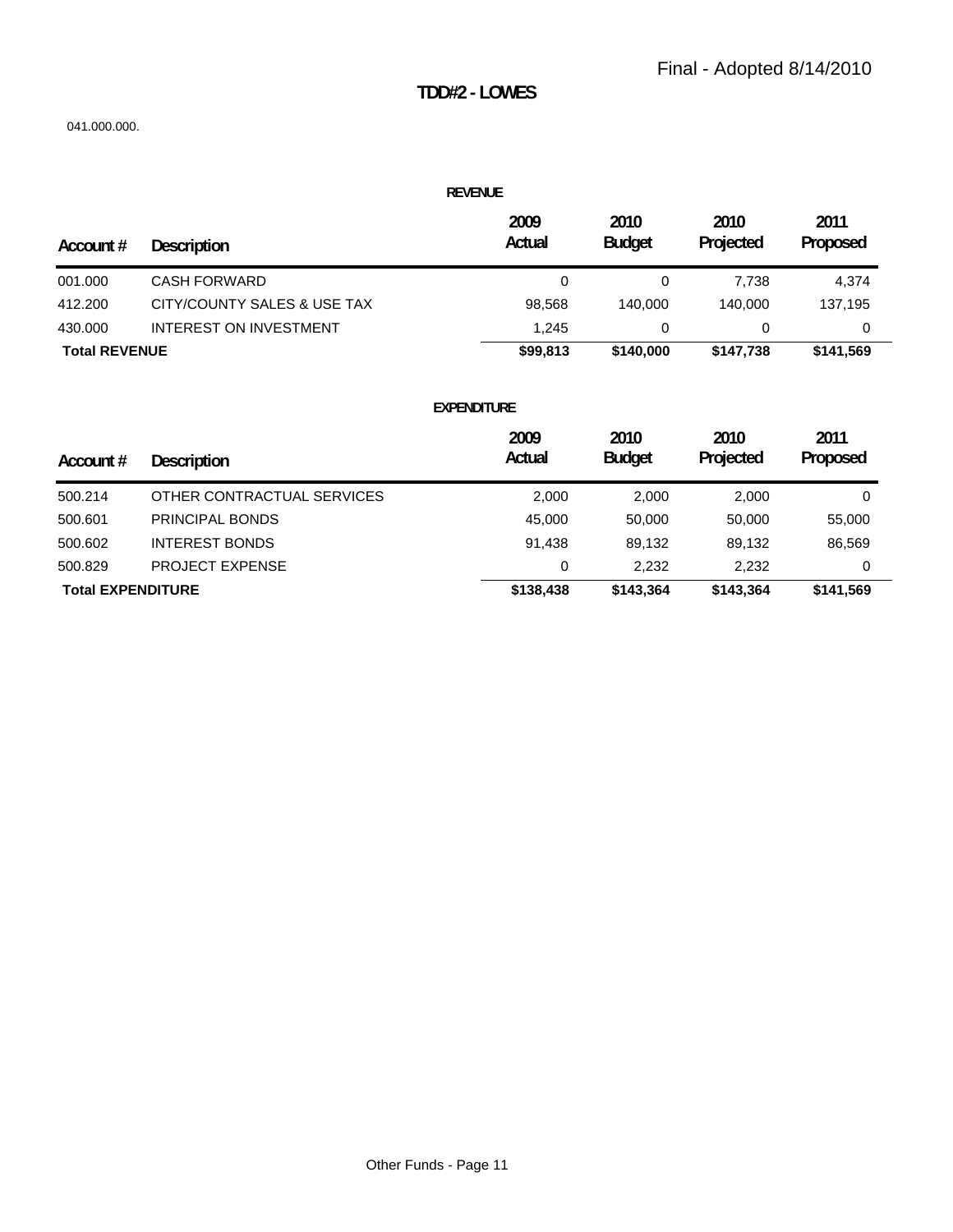## **TIF 2A/D – MCDONALDS/GRANADA PARK/CITY HALL**

045.000.000.

|                      |                      | <b>REVENUE</b> |                       |                   |                  |
|----------------------|----------------------|----------------|-----------------------|-------------------|------------------|
| Account #            | Description          | 2009<br>Actual | 2010<br><b>Budget</b> | 2010<br>Projected | 2011<br>Proposed |
| 001.000              | <b>CASH FORWARD</b>  | 0              | 0                     | 144.463           | 271,082          |
| 440.003              | TAX INCREMENT INCOME | 216,275        | 235,000               | 220,000           | 220,000          |
| <b>Total REVENUE</b> |                      | \$216,275      | \$235,000             | \$364,463         | \$491,082        |

| Account $#$              | <b>Description</b>    | 2009<br>Actual | 2010<br><b>Budget</b> | 2010<br>Projected | 2011<br>Proposed |
|--------------------------|-----------------------|----------------|-----------------------|-------------------|------------------|
| 500.204                  | <b>LEGAL PRINTS</b>   | 113            | 0                     | 0                 | 0                |
| 500.209                  | PROFESSIONAL SERVICES | 140            | 291,856               | 75,000            | 475,516          |
| 500.427                  | PROPERTY TAX PAYMENTS | 11,407         | 17,000                | 15,000            | 12,000           |
| 500.601                  | PRINCIPAL BONDS       | 3,449          | 3,161                 | 3,161             | 3,449            |
| 500.602                  | <b>INTEREST BONDS</b> | 322            | 220                   | 220               | 117              |
| 500.810                  | TRANSFER TO PBC FUND. | 87.444         | 0                     | 0                 | 0                |
| <b>Total EXPENDITURE</b> |                       | \$102,875      | \$312,237             | \$93,381          | \$491,082        |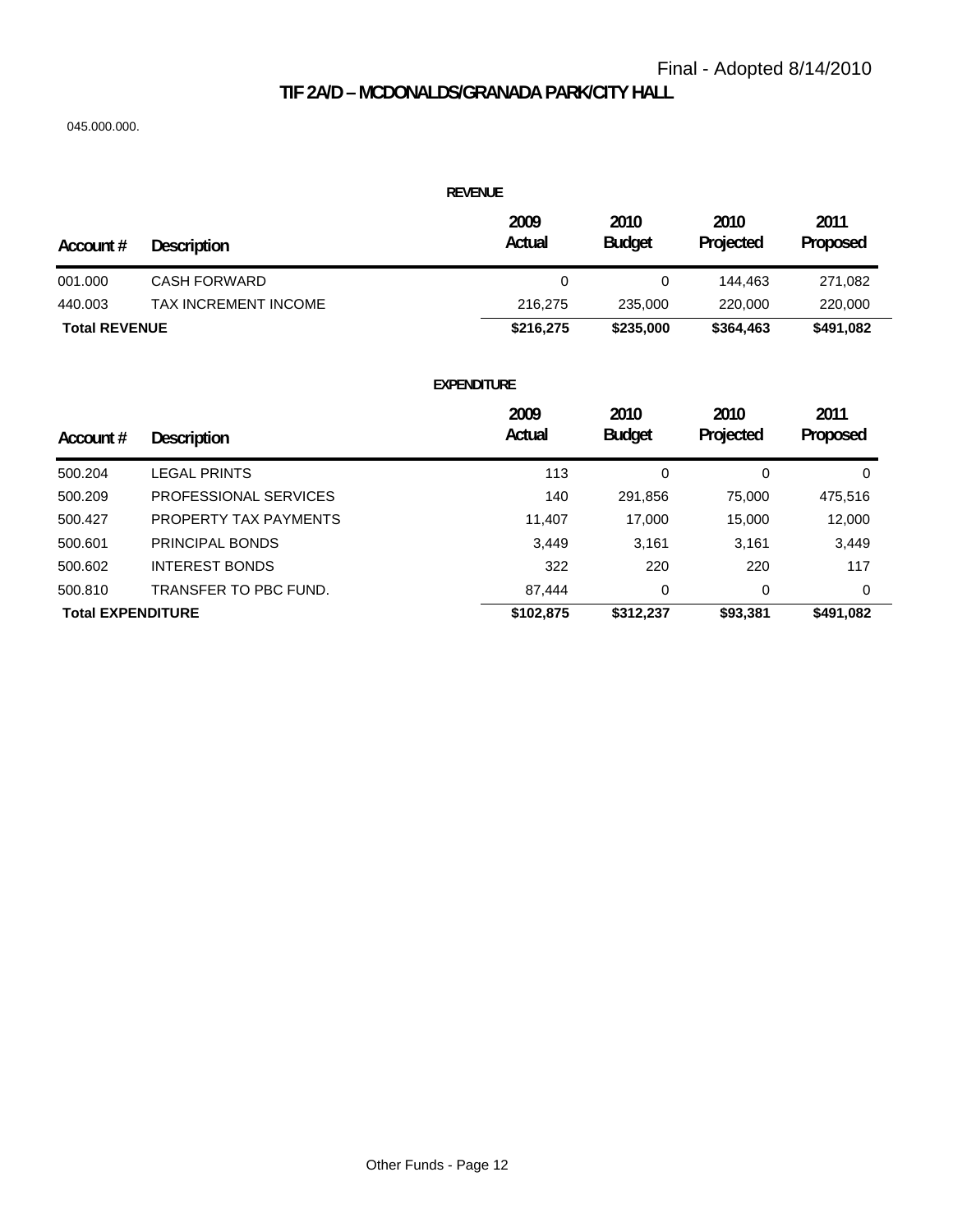# **TIF 2C – VALLEY STATE BANK**

| <b>REVENUE</b>           |                             |                    |                       |                   |                  |  |
|--------------------------|-----------------------------|--------------------|-----------------------|-------------------|------------------|--|
| Account #                | <b>Description</b>          | 2009<br>Actual     | 2010<br><b>Budget</b> | 2010<br>Projected | 2011<br>Proposed |  |
| 001.000                  | <b>CASH FORWARD</b>         | 0                  | 0                     | 2,242             | 461              |  |
| 440.003                  | <b>TAX INCREMENT INCOME</b> | 62,962             | 91,500                | 91,500            | 91,500           |  |
| <b>Total REVENUE</b>     |                             | \$62,962           | \$91,500              | \$93,742          | \$91,961         |  |
|                          |                             | <b>EXPENDITURE</b> |                       |                   |                  |  |
| Account #                | <b>Description</b>          | 2009<br>Actual     | 2010<br><b>Budget</b> | 2010<br>Projected | 2011<br>Proposed |  |
| 500.209                  | PROFESSIONAL SERVICES       | 0                  | 3,281                 | 3,281             | 1,961            |  |
| 500.612                  | DEBT SERVICE - BOND ISSUE   | 56,000             | 90,000                | 90,000            | 90,000           |  |
| <b>Total EXPENDITURE</b> |                             | \$56,000           | \$93,281              | \$93,281          | \$91,961         |  |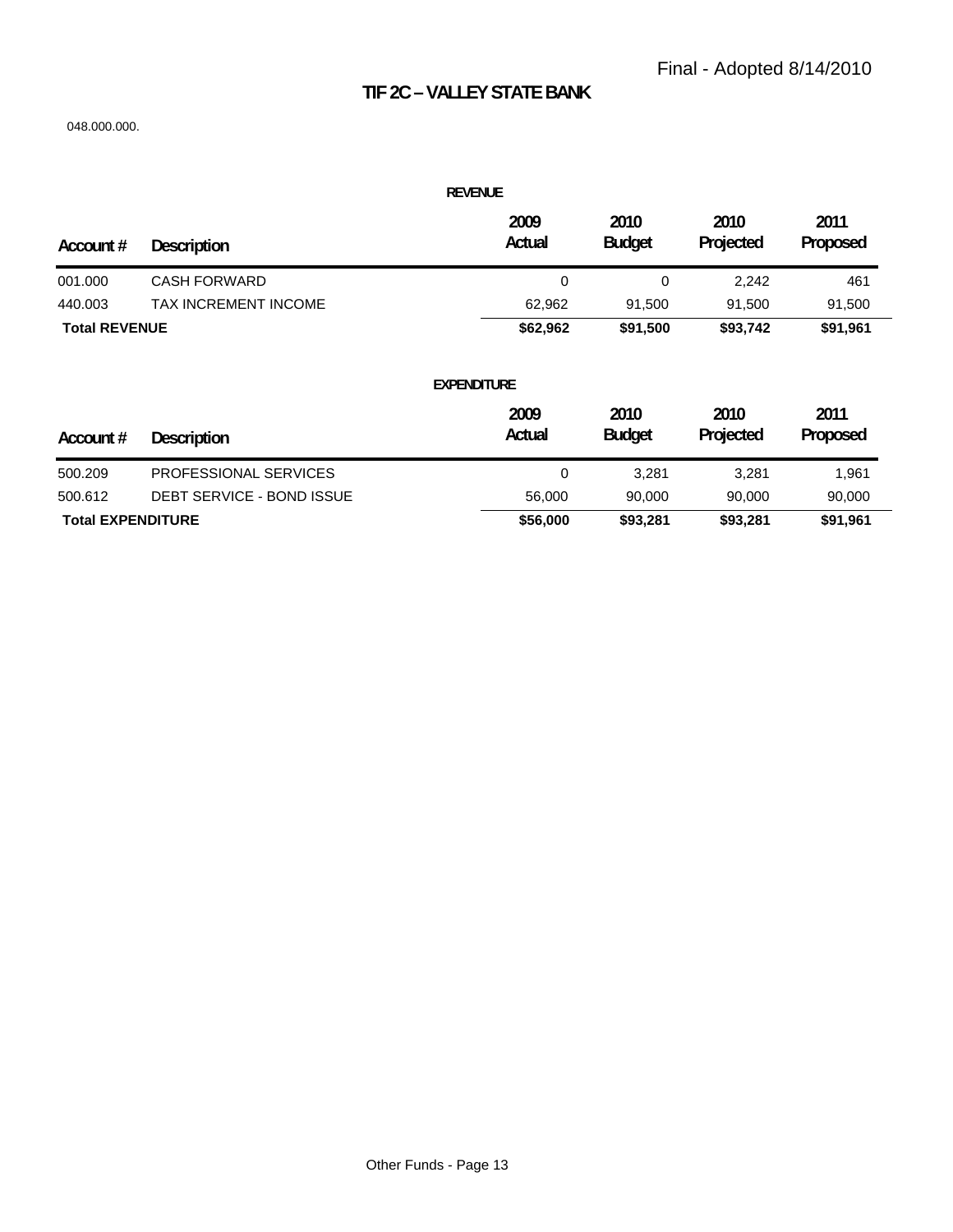# **TIF 3A – BOULEVARD APARTMENTS**

| <b>REVENUE</b>           |                           |                    |                       |                   |                  |  |
|--------------------------|---------------------------|--------------------|-----------------------|-------------------|------------------|--|
| Account #                | <b>Description</b>        | 2009<br>Actual     | 2010<br><b>Budget</b> | 2010<br>Projected | 2011<br>Proposed |  |
| 001.000                  | <b>CASH FORWARD</b>       | 0                  | $\mathbf 0$           | 2,278             | 1,500            |  |
| 440.003                  | TAX INCREMENT INCOME      | 83,706             | 82,500                | 72,000            | 72,000           |  |
| <b>Total REVENUE</b>     |                           | \$83,706           | \$82,500              | \$74,278          | \$73,500         |  |
|                          |                           | <b>EXPENDITURE</b> |                       |                   |                  |  |
| Account #                | <b>Description</b>        | 2009<br>Actual     | 2010<br><b>Budget</b> | 2010<br>Projected | 2011<br>Proposed |  |
| 500.209                  | PROFESSIONAL SERVICES     | 0                  | 2,778                 | 2,778             | 3,500            |  |
| 500.612                  | DEBT SERVICE - BOND ISSUE | 83,000             | 80,000                | 70,000            | 70,000           |  |
| <b>Total EXPENDITURE</b> |                           | \$83,000           | \$82,778              | \$72,778          | \$73,500         |  |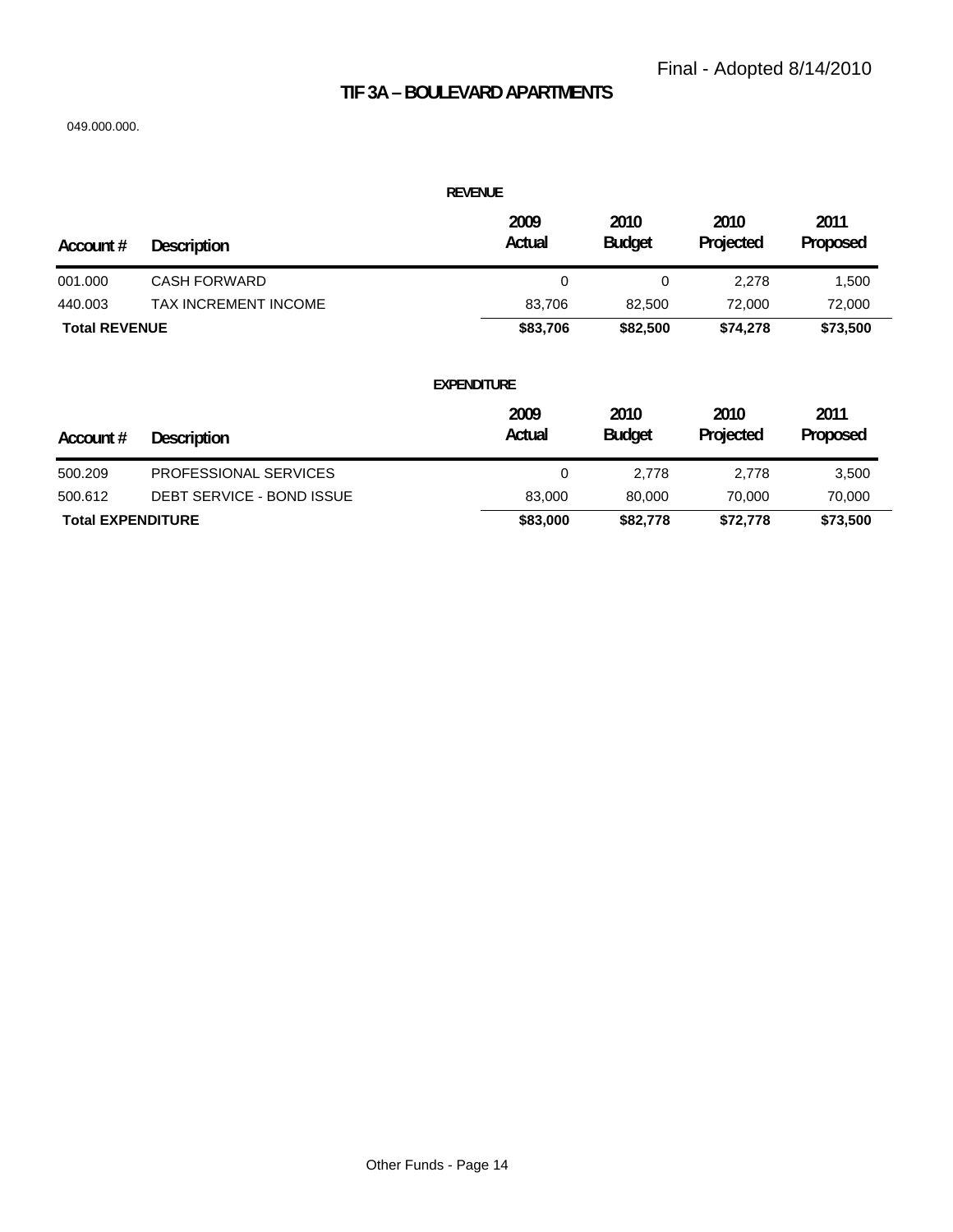# **TIF 3C - OLD POOL AREA**

| <b>REVENUE</b>       |                           |                    |                       |                   |                  |  |  |
|----------------------|---------------------------|--------------------|-----------------------|-------------------|------------------|--|--|
| Account#             | <b>Description</b>        | 2009<br>Actual     | 2010<br><b>Budget</b> | 2010<br>Projected | 2011<br>Proposed |  |  |
| 001.000              | <b>CASH FORWARD</b>       | 0                  | 0                     | 193,282           | 217,282          |  |  |
| 440.003              | TAX INCREMENT INCOME      | 49,780             | 44,000                | 44,000            | 44,000           |  |  |
| <b>Total REVENUE</b> |                           | \$49,780           | \$44,000              | \$237,282         | \$261,282        |  |  |
|                      |                           | <b>EXPENDITURE</b> |                       |                   |                  |  |  |
|                      |                           | 2009               | 2010                  | 2010              | 2011             |  |  |
| Account #            | <b>Description</b>        | Actual             | <b>Budget</b>         | Projected         | Proposed         |  |  |
| 500.209              | PROFESSIONAL SERVICES     | 14,300             | 249,744               | 20,000            | 0                |  |  |
| 500.244              | <b>GENERAL CONTRACTOR</b> | 9,980              | 0                     | 0                 | 0                |  |  |

| <b>Total EXPENDITURE</b> |                               | \$73.905 | \$249.744 | \$20,000 | \$261.282 |
|--------------------------|-------------------------------|----------|-----------|----------|-----------|
| 500.836                  | <b>FUTURE PROJECT RESERVE</b> |          |           |          | 261.282   |
| 500.832                  | REVERTER - OLD POOL PROP      | 49.625   |           |          |           |